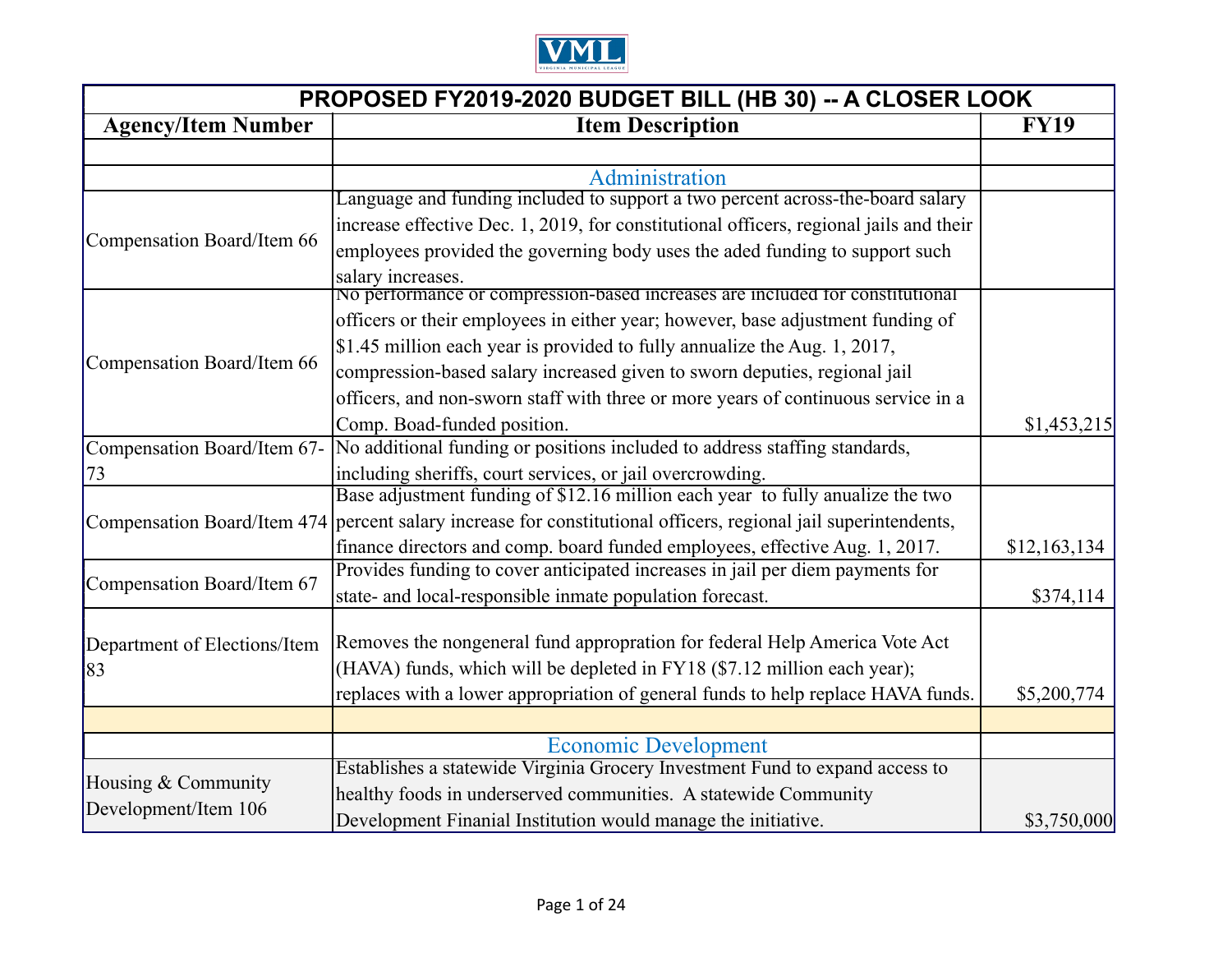

| PROPOSED FY2019-2020 BUDGET BILL (HB 30) -- A CLOSER LOOK |                                                                                                                                                                           |              |
|-----------------------------------------------------------|---------------------------------------------------------------------------------------------------------------------------------------------------------------------------|--------------|
| <b>Agency/Item Number</b><br><b>Item Description</b>      |                                                                                                                                                                           | <b>FY19</b>  |
|                                                           |                                                                                                                                                                           |              |
| Housing & Community<br>Development/Item 105               | Fund the rapid re-housing program with \$200,000 reserved each year for<br>homeless veterans. This is an additional \$100,000 per year for homeless veterans<br>programs. | \$1,100,000  |
| Housing & Community                                       |                                                                                                                                                                           |              |
| Development/Item 105                                      | Continues funding for the Virginia Housing Trust Fund                                                                                                                     | \$5,500,000  |
| Housing & Community                                       | Policy language to develop and implement strategies for housing persons with                                                                                              |              |
| Development/Item 105                                      | serious menetal illnesses                                                                                                                                                 |              |
| Housing & Community                                       | Continues deposits for Virginia Removal or Rehabilitation of Derelict Structures                                                                                          |              |
| Development/Item 106                                      | Fund                                                                                                                                                                      | \$1,500,000  |
| Housing & Community                                       |                                                                                                                                                                           |              |
| Development/Item 106                                      | Continues funding for Virginia Main Street Program                                                                                                                        | \$500,000    |
| Housing & Community                                       | Continues funding for the Virginia Telecommunications Initiative. Provides                                                                                                |              |
| Development/Item 106                                      | additional \$1.0 million each year.                                                                                                                                       | \$2,000,000  |
| Housing & Community                                       |                                                                                                                                                                           |              |
| Development/Item 106                                      | Continues funding for GO Virginia                                                                                                                                         | \$24,450,000 |
| Housing & Community                                       |                                                                                                                                                                           |              |
| Development/Item 107                                      | Continues funding for the Enterprise Zone Program                                                                                                                         | \$12,814,467 |
| Mines, Minerals &                                         | Provides funding to support the solar industry with \$350,000 each year for a                                                                                             |              |
| Energy/Item 117                                           | revolving loan fund and \$650,000 each year for a loan loss reserve program.                                                                                              | \$1,000,000  |
| Mines, Minerals &                                         | Provides financial support for a pumped storage hydro-electric power project in                                                                                           |              |
| Energy/Item 117                                           | SW Virginia                                                                                                                                                               | \$120,000    |
| VEDP/Item 122                                             | Continues funding efforts to market distressed areas of the state                                                                                                         | \$500,000    |
|                                                           | Continues funding for the Virginia Brownfields Restoration & Economic                                                                                                     |              |
| VEDP/Item 122                                             | Redevelopment Assistance Fund                                                                                                                                             | \$2,250,000  |
| Secretary of C&T/Item 103                                 | Continue deposits to the Commonwealth's Development Opportunty Fund                                                                                                       | \$19,750,000 |
|                                                           |                                                                                                                                                                           |              |
|                                                           | Finance                                                                                                                                                                   |              |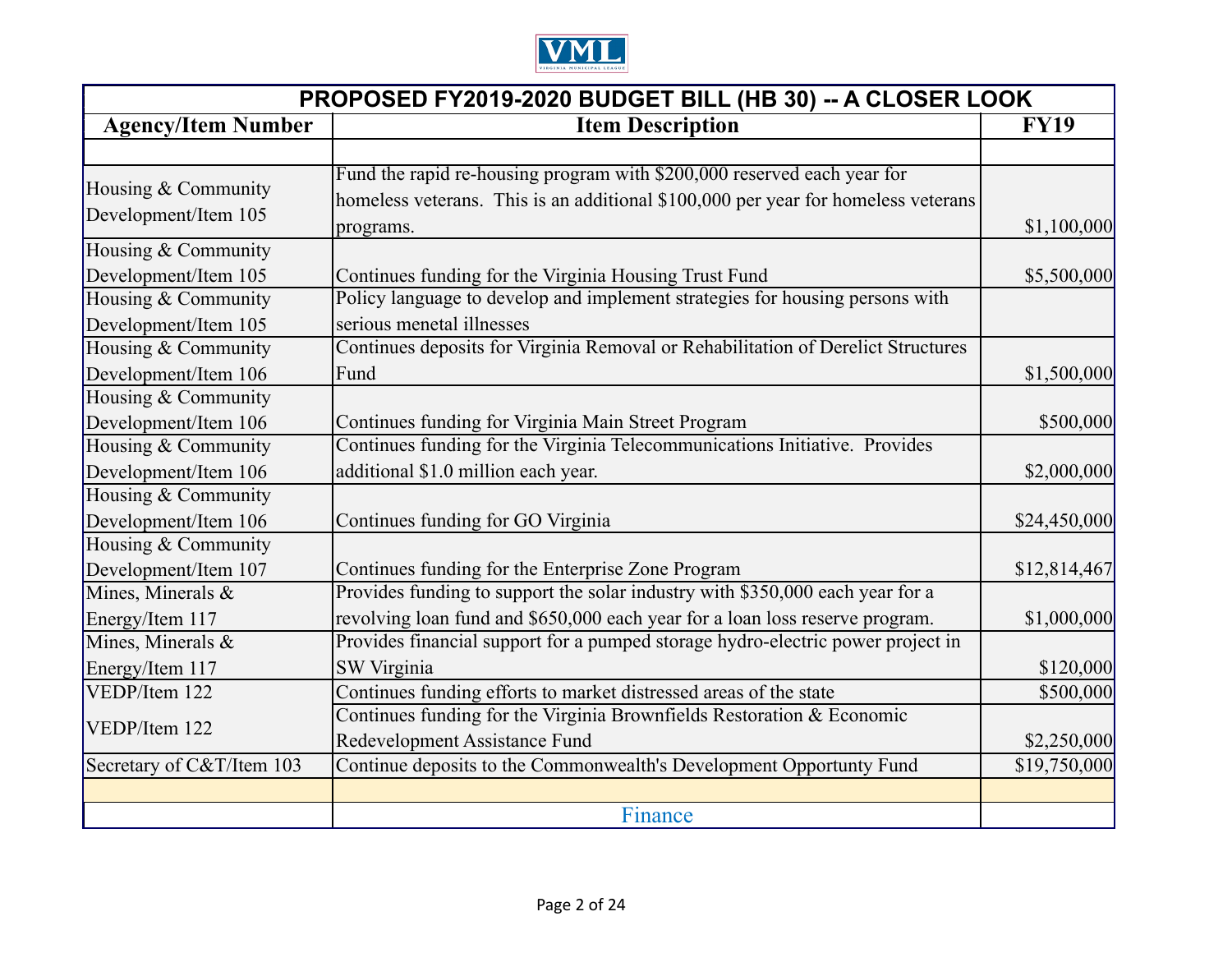

| PROPOSED FY2019-2020 BUDGET BILL (HB 30) -- A CLOSER LOOK |                                                                                      |               |
|-----------------------------------------------------------|--------------------------------------------------------------------------------------|---------------|
| <b>Item Description</b><br><b>Agency/Item Number</b>      |                                                                                      | <b>FY19</b>   |
|                                                           |                                                                                      |               |
|                                                           | Financial assistance to localities is based on allocations approved in the 2017      |               |
|                                                           | Session with the exceptions of Distribution of Rolling Stock Taxes and               |               |
| Dept of Accounts Transfer                                 | Distribution of Tennessee Valley Authority Payments in Lieu of Taxes. There are      |               |
| Payments/Item 264                                         | reductions in both of these programs in FY18 (HB/SB 29) and in FY19 and              |               |
|                                                           | FY20. There is a \$1.0 million NGF increase each year for enhanced emergency         |               |
|                                                           | communication services.                                                              | $(\$670,000)$ |
| Department of Accounts                                    | No deposits are contemplated to the Revenue Stabilization Fund ("Rainy Day           |               |
| Transfer Payments/Item 265                                | Fund"). The Fund's ending balance in FY18 is projected at \$281.8 million.           | \$0           |
| Dept of Accounts Transfer                                 | Deposits to the Revenue Cash Reserve. Governor McAuliffe projects the                |               |
| Payments/Item 2667                                        | Reserve's ending balance in FY20 will equal 2% of the state's operating budget.      | \$50,000,000  |
| Central Appropriations/Item                               | Retirement contributions for teachers in FY19 and FY20 are set at 15.68%, which      |               |
| 474                                                       | is 0.64% less than the FY18 rate.                                                    |               |
|                                                           | Provides 2% base salary increase effective December 1, 2019, for locally-elected     |               |
|                                                           | constitutional officers; general registrars and members of local electoral boards;   |               |
| Central Appropriations/Item                               | full-time employees of locally-elected constitutional officers; and full-time        |               |
| 474                                                       | employees of CSBs, Centers for Independent Living, secure juvenile detention         |               |
|                                                           | centers, juvenile delinquency prevention and local court service units, local social |               |
|                                                           | services boards, local pretrial services act employees, and certain local health     |               |
|                                                           | departments.                                                                         | $\vert$ \$0   |
|                                                           |                                                                                      |               |
|                                                           | <b>Health and Human Resources</b>                                                    |               |
| Children's Services Act                                   | Adds funding each year to account for projected expenditure growth of 6.9            |               |
| $(CSA)/I$ tem 282                                         | percent in FY19 and 7.3 percent in FY20; the majority of growth is attributed to     |               |
|                                                           | an increase in special education private day school placements.                      | \$16,902,103  |
|                                                           | Authorizes the Office of Children's Services to contract with a consultant to study  |               |
| Children's Services Act                                   | the adequacy of current rates paid to special education private day school service   |               |
| $(CSA)/I$ tem 282 M.                                      | providers. The language also requires the consultant to recommend a rate-setting     |               |
|                                                           | methodology.                                                                         | \$250,000     |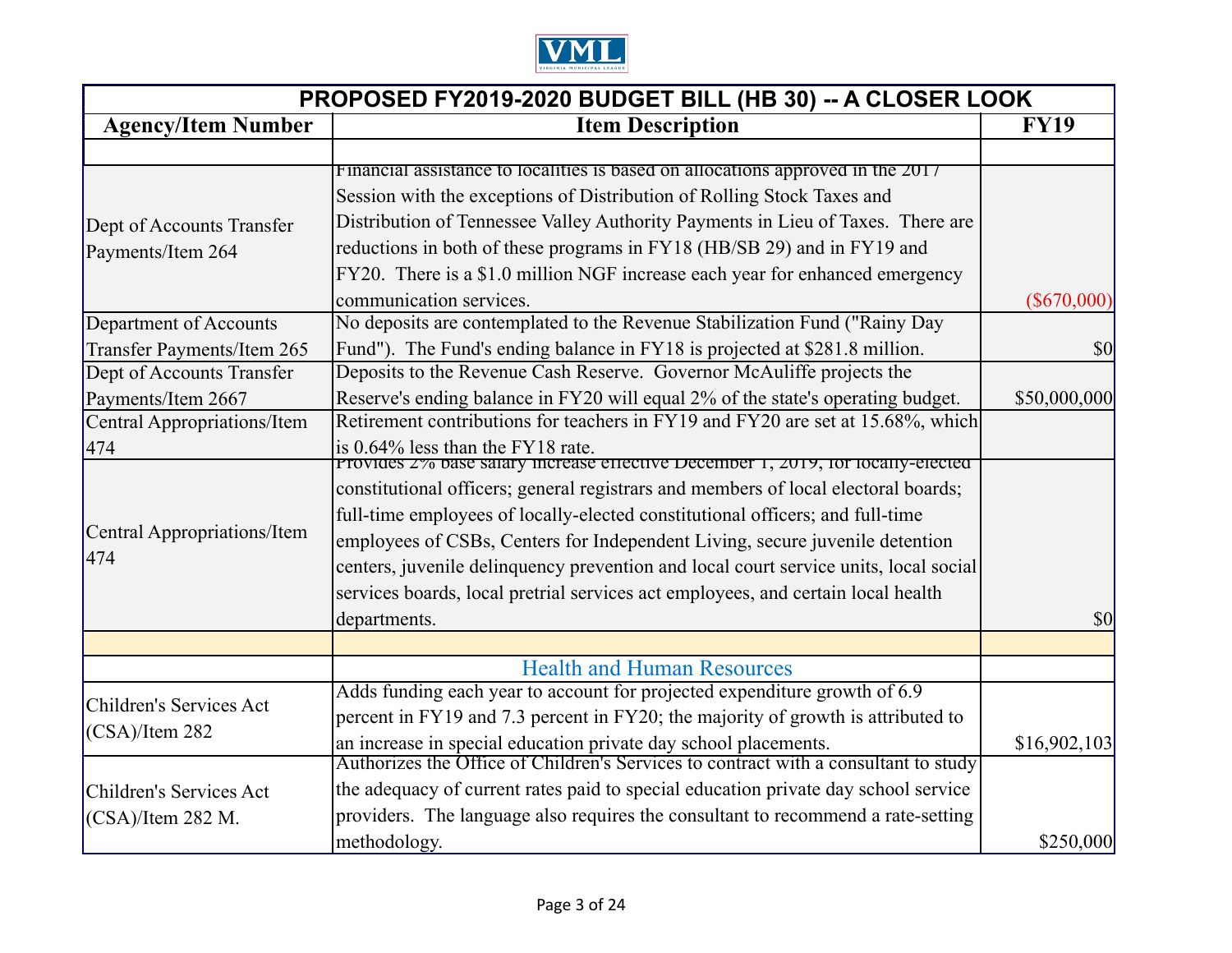

| PROPOSED FY2019-2020 BUDGET BILL (HB 30) -- A CLOSER LOOK |                                                                                                                                                        |                         |
|-----------------------------------------------------------|--------------------------------------------------------------------------------------------------------------------------------------------------------|-------------------------|
| <b>Agency/Item Number</b><br><b>Item Description</b>      |                                                                                                                                                        |                         |
|                                                           |                                                                                                                                                        |                         |
|                                                           |                                                                                                                                                        |                         |
|                                                           | Increases the federal (nongeneral fund) appropriation for the Drinking Water                                                                           |                         |
| Department of Health/Item                                 | State Revolving Fund, which provides low-interest loans, and some grants, for                                                                          |                         |
| 294                                                       | drinking water projects to local governments and privately-organized water                                                                             |                         |
|                                                           | suppliers. The increase is necessary to keep pace with the reimbursement and                                                                           | \$2,500,000             |
|                                                           | payment trends of the federal EPA Safe Drinking Water Grant.                                                                                           | <b>NGF</b>              |
| Department of Health/Item                                 | Provides support for rent increases/relocation costs for local health department                                                                       |                         |
| 297                                                       | facilities where the departments are anticipating significant cost increases.<br>Adds 825 new waiver slots to the Community Living (CL) and Family and | \$624,518 NGF           |
|                                                           |                                                                                                                                                        |                         |
|                                                           | Individual Supports (FIS) waivers during the biennium. It includes 70 slots for                                                                        |                         |
| Department of Medical                                     | individuals transitioning out of facilities (35 each year), 75 slots for the wait list                                                                 | \$14,504,043 GF         |
| Assistance Services/Item 303                              | (25 in FY19 and 50 in FY20), and 680 slots to address the CL waitlist (325 in                                                                          | and                     |
|                                                           | FY19 and 355 in FY20). This is part of the settlement agreement with the US                                                                            | \$14,504,043            |
|                                                           | Dept. of Justice.                                                                                                                                      | <b>NGF</b>              |
|                                                           | Funds the Medicaid cost of adopting same-day access for the remaining 22                                                                               |                         |
| Department of Medical                                     | community services boards (CSBs) as of July 1, 2019. The 2016 General                                                                                  | $$1,600,000$ GF         |
| Assistance Services/Item 303                              | Assembly included funds to cover Medicaid costs of same-day access at 18 CSBs                                                                          | and \$1,600,000         |
|                                                           | beginning July $1, 2017$ .                                                                                                                             | <b>NGF</b>              |
|                                                           | Authorizes expansion of Medicald on Oct. 1, 2018, to non-elderly adults with                                                                           |                         |
|                                                           | incomes up to 133 percent of federal poverty level. This would include more                                                                            |                         |
| Department of Medical                                     | than 300,000 Virginians receiving access to health care and reduce state-costs for                                                                     | (S120, 384, 883)<br>GF: |
| <b>Assistance Services/Item 303</b>                       | indigent care costs, CSB service costs, and inpatient hospital costs for                                                                               | \$926,114,992           |
|                                                           | incarcerated people.                                                                                                                                   | <b>NGF</b>              |
|                                                           | Increases rates by two percent for consumer-directed personal, respite, and                                                                            |                         |
| Department of Medical                                     | companion care services in the home & community-based services waivers and                                                                             |                         |
| Assistance Services/Item 303                              | the Early Periodic Screening and Diagnosis and Treatment (EPSDT) program to                                                                            | \$4,773,196 GF;         |
|                                                           | cover provider expenses.                                                                                                                               | \$4,773,196 NGF         |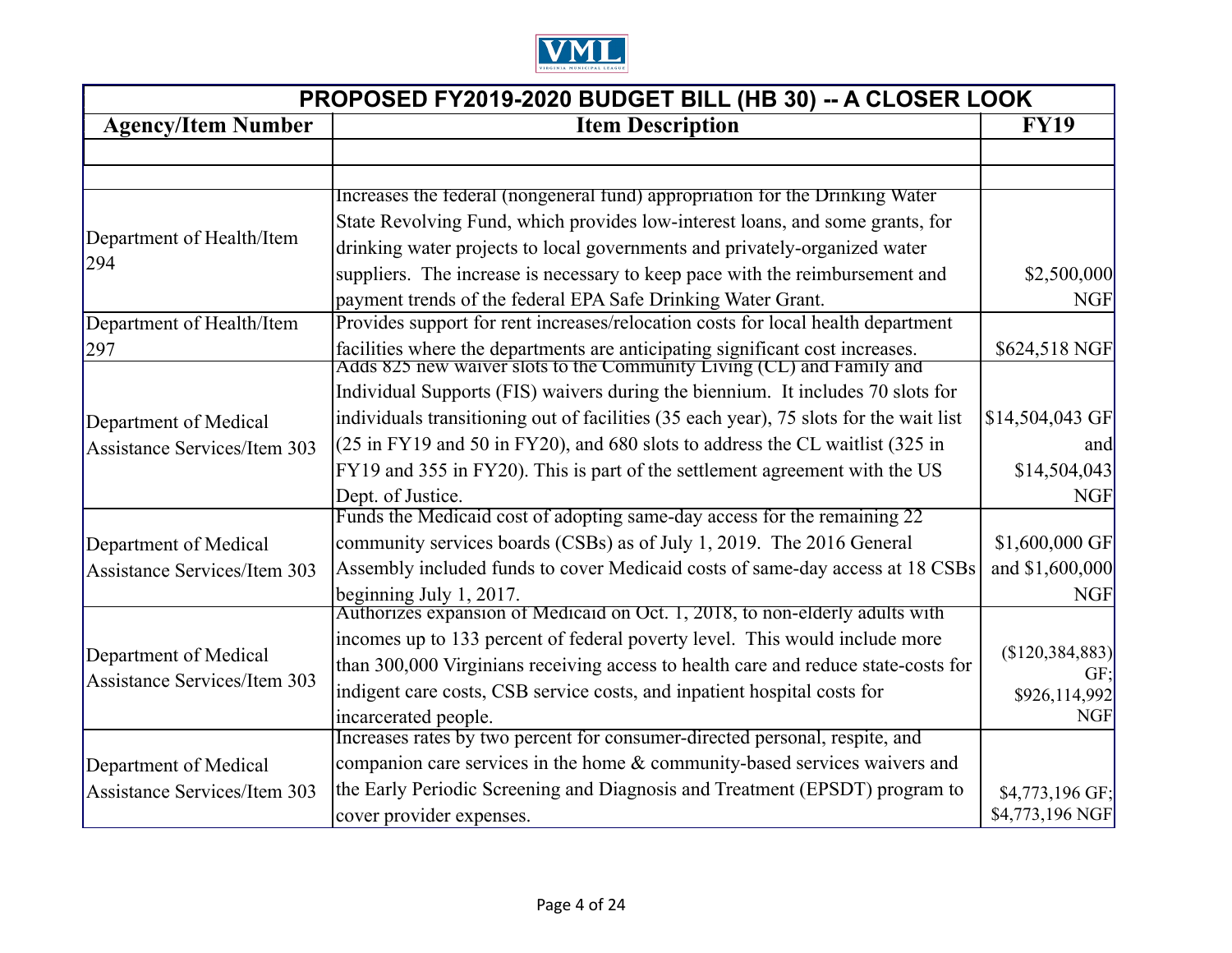

| PROPOSED FY2019-2020 BUDGET BILL (HB 30) -- A CLOSER LOOK |                                                                                                                |               |
|-----------------------------------------------------------|----------------------------------------------------------------------------------------------------------------|---------------|
| <b>Agency/Item Number</b>                                 | <b>Item Description</b>                                                                                        | <b>FY19</b>   |
|                                                           |                                                                                                                |               |
|                                                           | Authorizes DMAS to partner with Vision to Learn, a non-profit agency, to                                       |               |
|                                                           | provide vision exams and corrective lenses and frams to school-age children                                    |               |
| Department of Medical                                     | enrolled in Title I schools where at least 51 percent of students quality for free or                          |               |
| <b>Assistance Services/Item 303</b>                       | reduced-cost lunch. The agency can use local public and private contributions to                               |               |
|                                                           | match federal funds through the Children's Health Insurance Program (CHIP)                                     |               |
|                                                           | Health Services Initiative.                                                                                    | \$336,096 NGF |
|                                                           | Requires continued collection of local matching funds for Medicaid-eligible                                    |               |
|                                                           | services through the Children's Services Act (CSA). In Dec. 2018, behavioral                                   |               |
| Department of Medical                                     | health services provided to CSA children, including residental placement and                                   |               |
|                                                           | Assistance Services/Item 307 I foster care case management, will be covered under managed care instead of fee- |               |
|                                                           | for-service. DMAS will continue to send CSA monthly data used to recover                                       |               |
|                                                           | mandated local mandated dollars.                                                                               | Language      |
|                                                           |                                                                                                                |               |
| Department of Behavioral                                  | Funds the development and support of an assisted living facility for individuals                               |               |
|                                                           | with serious mental illness in FY19 and second facility in FY20; also funds                                    |               |
| <b>Health and Developmental</b><br>Services/Item 311 D    | creation of two community support teams. A separate amendment under VDSS                                       |               |
|                                                           | provides for associated additional costs to the Auxiliary Grant program.                                       | \$1,750,000   |
| Department of Behavioral                                  | Expands supportive housing options for up to 200 adults with serious mental                                    |               |
| <b>Health and Developmental</b>                           | illness; priority will be given to individuals in state facilities who are ready to                            |               |
| Services/Item 312 Z                                       | transition but need housing.                                                                                   | \$1,525,605   |
| Department of Behavioral                                  |                                                                                                                |               |
| <b>Health and Developmental</b>                           | Replaces federal grant funding for medication-assisted treatment for individuals                               |               |
| Services/Item 312 EE                                      | with substance use disorders.                                                                                  | \$5,000,000   |
| Department of Behavioral                                  |                                                                                                                |               |
| <b>Health and Developmental</b>                           | Provides permanent supportive housing funds for up to 75 pregnant or parenting                                 |               |
| Services/Item 312 II                                      | women with substance use disorders.                                                                            | \$826,200     |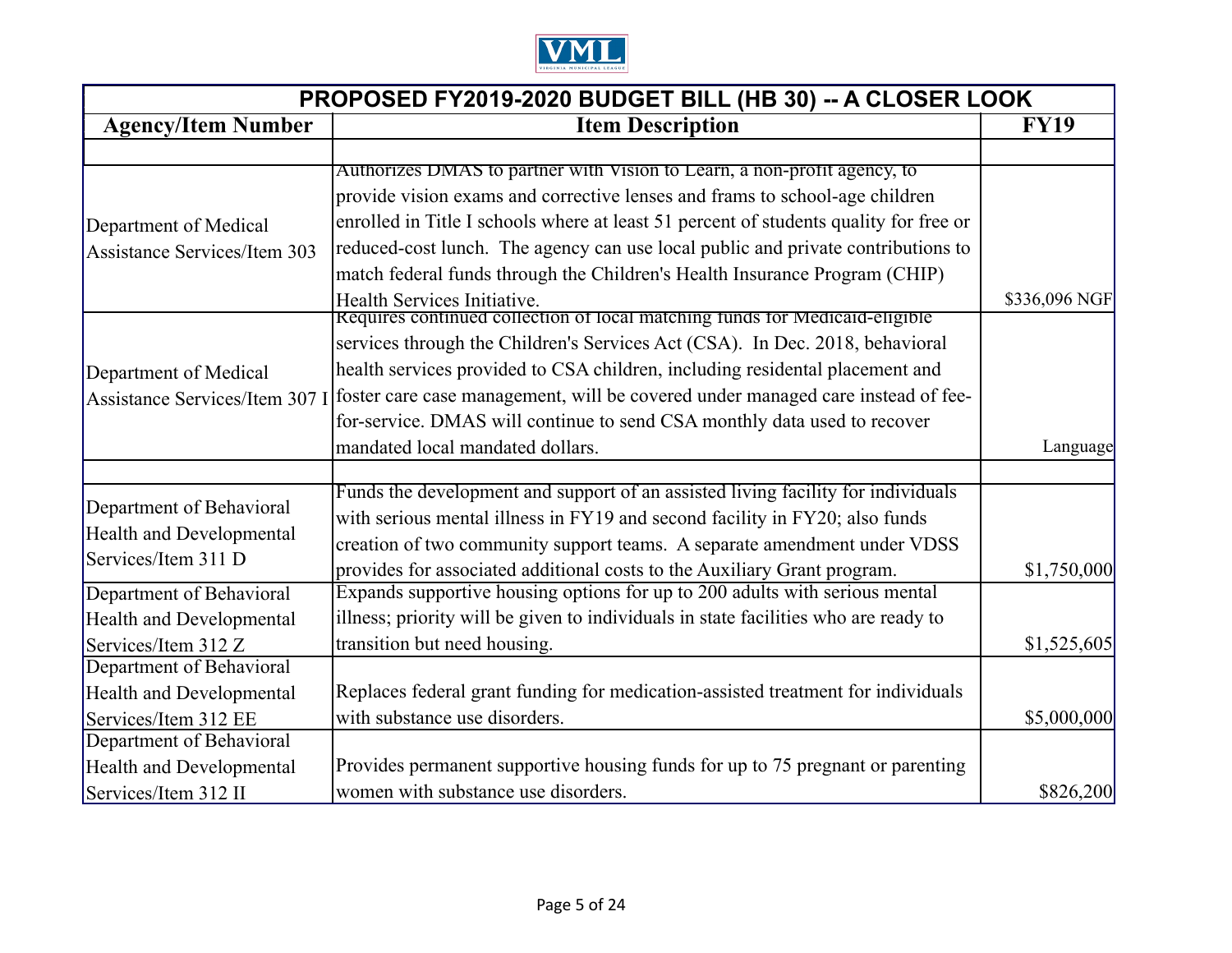

| PROPOSED FY2019-2020 BUDGET BILL (HB 30) -- A CLOSER LOOK                            |                                                                                                                                                                                                                                                                               |                           |
|--------------------------------------------------------------------------------------|-------------------------------------------------------------------------------------------------------------------------------------------------------------------------------------------------------------------------------------------------------------------------------|---------------------------|
| <b>Agency/Item Number</b>                                                            | <b>Item Description</b>                                                                                                                                                                                                                                                       | <b>FY19</b>               |
|                                                                                      |                                                                                                                                                                                                                                                                               |                           |
| Department of Behavioral<br><b>Health and Developmental</b><br>Services/Item 312 H.1 | Funds projected growth in the Early Intervention - Part C caseload. As a Part C<br>participant, the state is mandated to make early intervention services available to<br>all eligble children from birth through two years of age with developmental<br>delays/disabilities. | \$1,807,518               |
| Department of Behavioral                                                             |                                                                                                                                                                                                                                                                               |                           |
| <b>Health and Developmental</b><br>Services/Item 312                                 | Provides funding to transition individuals on the extraordinary barriers to<br>discharge list at state mental health facilities into the community.                                                                                                                           | \$2,300,000               |
| Department of Behavioral<br><b>Health and Developmental</b>                          | Provides funds for staffing costs at community services boards (CSB) to comply<br>with same-day access legislation passed in 2017. The law requires all CSBs offer                                                                                                            |                           |
| Services/Item 312                                                                    | same-day access to behavioral health assessment services by July 1, 2019.<br>Provides funds to implement primary care screening servies at all 40 CSBs, as                                                                                                                    | \$5,900,000               |
| Department of Behavioral                                                             | required by Sec. 37.2-500 and 37.2-601 as approved by the 2017 General                                                                                                                                                                                                        |                           |
| <b>Health and Developmental</b>                                                      | Assembly, which requires all CSBs to be responsible for outpatient clinic primary                                                                                                                                                                                             |                           |
| Services/Item 312 HH                                                                 | care screening and monitoring of key health indicators and health risk beginning<br>July 1, 2019.                                                                                                                                                                             | \$3,720,000               |
|                                                                                      | Appropriates additional Child Care and Development federal grant funds                                                                                                                                                                                                        |                           |
| Department of Social<br>Services/Item 340                                            | (nongeneral funds) for financial assistance for child care and to improve quality<br>of care and programs provided.                                                                                                                                                           | \$1,135,136<br><b>NGF</b> |
| Department of Social                                                                 | Appropriates federal (nongeneral funds) to fund anticipated expenditure increases                                                                                                                                                                                             | \$27,000,000              |
| Services/Item 341                                                                    | in local staff and operations.                                                                                                                                                                                                                                                | <b>NGF</b>                |
| Department of Social                                                                 | Increases funding the the unemployed parent cash assistance program, based on                                                                                                                                                                                                 |                           |
| Services/Item 340                                                                    | revised projections of estimated biennial costs.                                                                                                                                                                                                                              | \$796,839                 |
| Department of Social                                                                 |                                                                                                                                                                                                                                                                               | \$3,285,629 GF;           |
| Services/Item 344                                                                    | Adds funds to cover projected costs of providing payments to foster care and<br>adoptive families for the bieniuum                                                                                                                                                            | \$6,720,620<br><b>NGF</b> |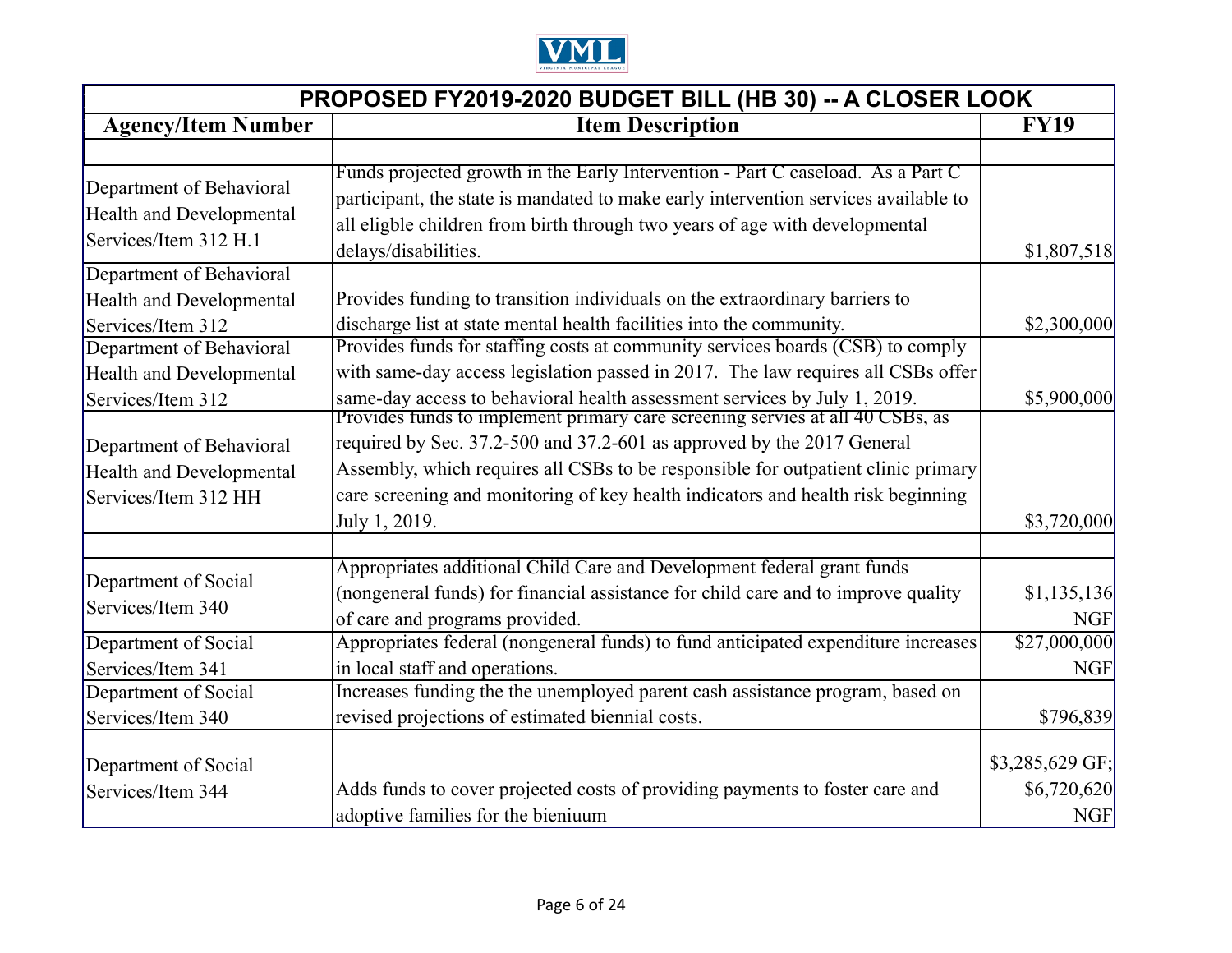

| PROPOSED FY2019-2020 BUDGET BILL (HB 30) -- A CLOSER LOOK |                                                                                                                              |                                     |
|-----------------------------------------------------------|------------------------------------------------------------------------------------------------------------------------------|-------------------------------------|
| <b>Agency/Item Number</b>                                 | <b>Item Description</b>                                                                                                      | <b>FY19</b>                         |
|                                                           |                                                                                                                              |                                     |
| Department of Social                                      | Provides for increased cost to the Auxiliary Grant program associated with                                                   |                                     |
| Services/Item 343                                         | development of a 25-bed assisted living facility (ALF) for individuals with                                                  |                                     |
|                                                           | serious mental illness (under DBHDS budget).<br>Increases the Auxiliary Grant(AG) rate by \$35 on July 1, 2018. When coupled | $\vert \mathbf{S} \mathbf{0} \vert$ |
|                                                           |                                                                                                                              |                                     |
|                                                           | with required \$15 SSI increase that will occur Jan. 1, 2018, this will raise the                                            |                                     |
| Department of Social                                      | current grant by \$50 (approx. 4 percent). The anticipated overall cost is \$1.4                                             |                                     |
| Services/Item 343                                         | million (GF); the increase is offset by expected balances in the program, and                                                |                                     |
|                                                           | removal of \$800,000 based on latest spending projections. Local governments                                                 |                                     |
|                                                           | pay a 20 percent match on AG payments.                                                                                       | $(\$400,000)$                       |
|                                                           |                                                                                                                              |                                     |
|                                                           | <b>Natural Resources</b>                                                                                                     |                                     |
| Conservation &                                            | Deposits to the Virinia Water Quality Improvement Fund. Almost \$20.0 million                                                |                                     |
| Recreation/Item 362                                       | wil be transferred to the Virginia Natural Resources Commitment Fund where                                                   |                                     |
|                                                           | most of the money will be committed for BMP cost-share assistance.                                                           | \$22,532,299                        |
| Conservation &                                            | Dedicates funding to support a community open-space grant program in                                                         |                                     |
| Recreation/Item 363                                       | underserved Virginia towns and cities                                                                                        | \$250,000                           |
| Conservation &                                            | Provides VPBA bond proceeds for infrastructure repairs and improvements at                                                   |                                     |
| Recreation/Item C-50                                      | various state parks                                                                                                          | \$0                                 |
| Conservation &                                            |                                                                                                                              |                                     |
| Recreation/Items C-25 and C-                              | Funding from NGF sources to acquire land for state parks and natural area                                                    |                                     |
| 26                                                        | preserves                                                                                                                    | \$5,100,000                         |
| Agriculture & Consumer                                    |                                                                                                                              |                                     |
| Services/Item 88                                          | Continues deposits to the Virginia Farmland Preservation Fund                                                                | \$250,000                           |
|                                                           | Language authorizes the agency and Department of Health to develop long-term                                                 |                                     |
| Agriculture & Consumer                                    | plan to adequately fund food safeety and restaurant inspection programs. Input is                                            |                                     |
| Services/Item 94                                          | to be sought from local governments as well as other groups. Plan is due to the                                              |                                     |
|                                                           | governor and money committees no later than October 1, 2018.                                                                 |                                     |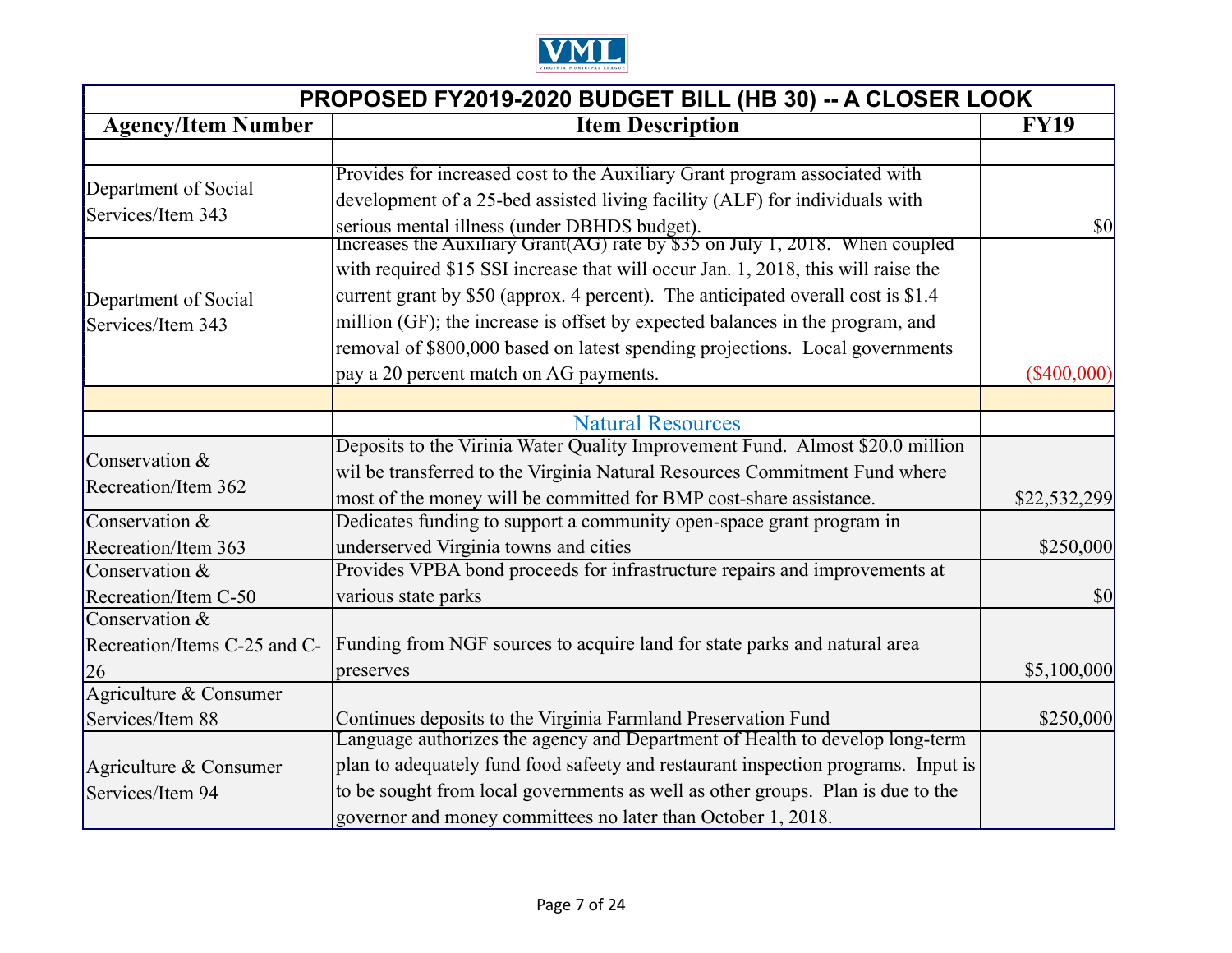

| PROPOSED FY2019-2020 BUDGET BILL (HB 30) -- A CLOSER LOOK |                                                                                                                            |               |
|-----------------------------------------------------------|----------------------------------------------------------------------------------------------------------------------------|---------------|
| <b>Agency/Item Number</b>                                 | <b>Item Description</b>                                                                                                    |               |
|                                                           |                                                                                                                            |               |
|                                                           | Redirects NGF money from the Waste Tire Trust Fund and thte Hazardous Waste                                                |               |
| DEQ/Item 365                                              | Management Permit Fund to support the agency's land protection and water                                                   |               |
|                                                           | programs                                                                                                                   | \$2,057,575   |
| DEQ/Item C-45                                             | Provides VPBA bond proceeds for the City of Alexandria for a CSO project.                                                  | \$20,000,000  |
|                                                           |                                                                                                                            |               |
|                                                           | <b>Public Safety</b>                                                                                                       |               |
| Secretary of Public Safety &                              | Continues state match for federal grant tied to Regional Reconnaissance Flood                                              |               |
| Homeland Security/Item 381                                | Control Study for Hampton Roads and Northern Neck regions.                                                                 | \$500,000     |
|                                                           | Provides additional funding support for the Commonwealth Link to Interoperable                                             |               |
| Secretary of Public Safety &                              | Communications (COMLINC) system. Budget language requires a report                                                         |               |
| Homeland Security/Item 381                                | detailing the costs associated with the upgrade to be submitted by November 1,                                             |               |
|                                                           | 2018 to the governor an money committees.<br>Adds an additional \$6.6 million in FY19 and \$13.8 million in FY20 to the HB | \$1,000,000   |
|                                                           |                                                                                                                            |               |
|                                                           | 599 program to support local police departments. The appropriation in each year                                            |               |
| Department of Criminal                                    | will be distributed to eligible localities proportionate to the amount each eligible                                       |               |
| Justice Services/Item 397                                 | locality received in FY 2018. The figures in the columns to the right represent                                            |               |
|                                                           | the total HB 599 appropriations in FY19 and FY20.                                                                          | \$184,548,683 |
|                                                           | Provides funding for the National Incident Management System (NIMS).                                                       |               |
| Emergency Management/Item                                 | Training to respond to man-made and natural disasters will include local                                                   |               |
| 399                                                       | agencies.                                                                                                                  | \$1,150,000   |
| Department of Juvenile                                    |                                                                                                                            |               |
| Justice/Item 409                                          | Level funds state support for Juvenile Community Placement Progam.                                                         | \$2,920,000   |
| Department of Juvenile                                    | Level funds state support for mental health and substance abuse evaluation and                                             |               |
| Justice/Item 410                                          | treatment services for juveniles under state probation or parole.                                                          | \$1,626,575   |
|                                                           |                                                                                                                            |               |
|                                                           | Transportation                                                                                                             |               |
| DMV/Item 443                                              | Amounts appropriated in FY18 for Financial Assistance to Localities are                                                    |               |
|                                                           | continued in FY19 and FY20.                                                                                                |               |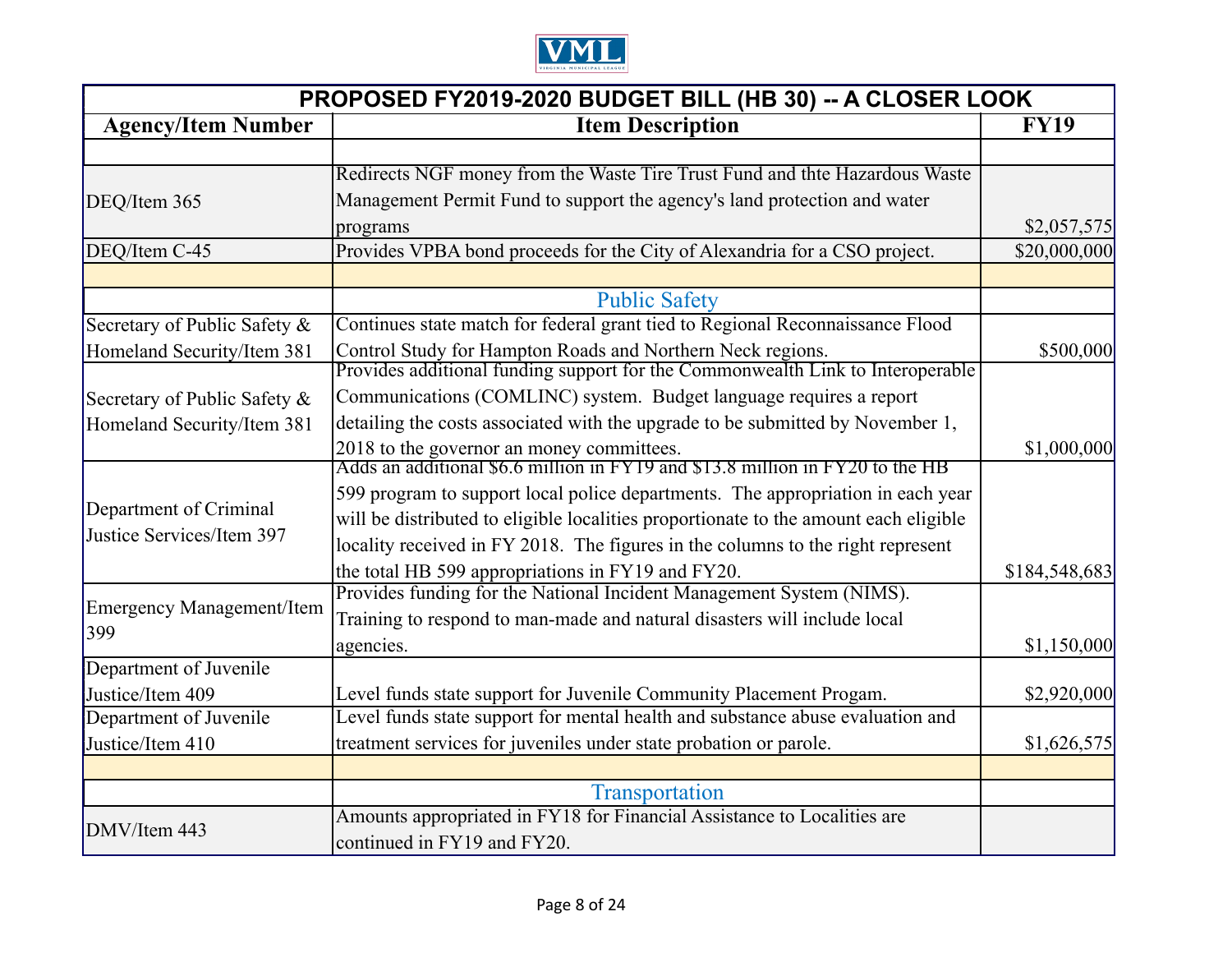

| PROPOSED FY2019-2020 BUDGET BILL (HB 30) -- A CLOSER LOOK |                                                                                                                                                                   |                |
|-----------------------------------------------------------|-------------------------------------------------------------------------------------------------------------------------------------------------------------------|----------------|
| <b>Item Description</b><br><b>Agency/Item Number</b>      |                                                                                                                                                                   |                |
|                                                           |                                                                                                                                                                   |                |
|                                                           | Authorizes Commonwealth of Virginia Transportation Capital Projects Revenue                                                                                       |                |
| Rail & Public                                             | Bonds in FY20 to support capital expenditures to establish, improve or expand                                                                                     |                |
| Transportation/Item 445                                   | public transportation services through CTB-approved projects. A legislative                                                                                       |                |
|                                                           | study concluded that the minimum needed from the state is \$130.0 million per                                                                                     |                |
|                                                           | year.                                                                                                                                                             | \$0            |
| VDOT/Item 450                                             | Continues funding for the Revenue Sharing Program at FY18 level.                                                                                                  | \$100,000,000  |
| VDOT/Item 453                                             | Continues financial assistance for city (and town) road maintenance at a level to                                                                                 |                |
|                                                           | match the changes for the secondary road maintenance program.                                                                                                     | \$386,527,944  |
|                                                           | Authorizes interest-free treasury loans to VDOT of \$1.7 million each year for the                                                                                |                |
| VDOT/Item 453                                             | City of Portsmouth to offset losses in personal property taxes due to the transfer                                                                                |                |
|                                                           | of such property from the Virginia International Gateway to the Commonwealth.<br>Increases regional tax rates in Northern Virginia and overrides current statutes |                |
|                                                           |                                                                                                                                                                   |                |
|                                                           | governing the distribution of revenues for the Northern Virginia Transportation                                                                                   |                |
| VDOT/Item 453                                             | Authority and VRE to support capital and operating needs of VRE and the capital                                                                                   |                |
|                                                           | needs of the Washington Metropolitan Area Transit Authority as determined in                                                                                      |                |
|                                                           | the Budget Bill. Provides a price floor in NVA identical to the price floor the                                                                                   |                |
|                                                           | state uses in determining the sales tax on fuel.                                                                                                                  |                |
| Virginia Port Authority/Item                              | Provides additional NGF financial assistance for previously awarded aid to local                                                                                  |                |
| 461                                                       | ports which weere unreimbursed in the year of the initial award.                                                                                                  | \$1,000,000    |
|                                                           |                                                                                                                                                                   |                |
|                                                           | <b>Public Education</b>                                                                                                                                           |                |
| <b>Direct Aid to Public</b>                               |                                                                                                                                                                   |                |
| Education                                                 |                                                                                                                                                                   |                |
|                                                           |                                                                                                                                                                   | \$390,817,913  |
| Bottom line-increase in Direct                            |                                                                                                                                                                   | (\$206,467,180 |
| Aid (according to DPB)                                    |                                                                                                                                                                   | GF:            |
|                                                           | Base budget is \$6,030,019,145. Increases in FY19 and FY20 are as compared to                                                                                     | \$184,350,733  |
|                                                           | this \$6 billion figure.                                                                                                                                          | NGF)           |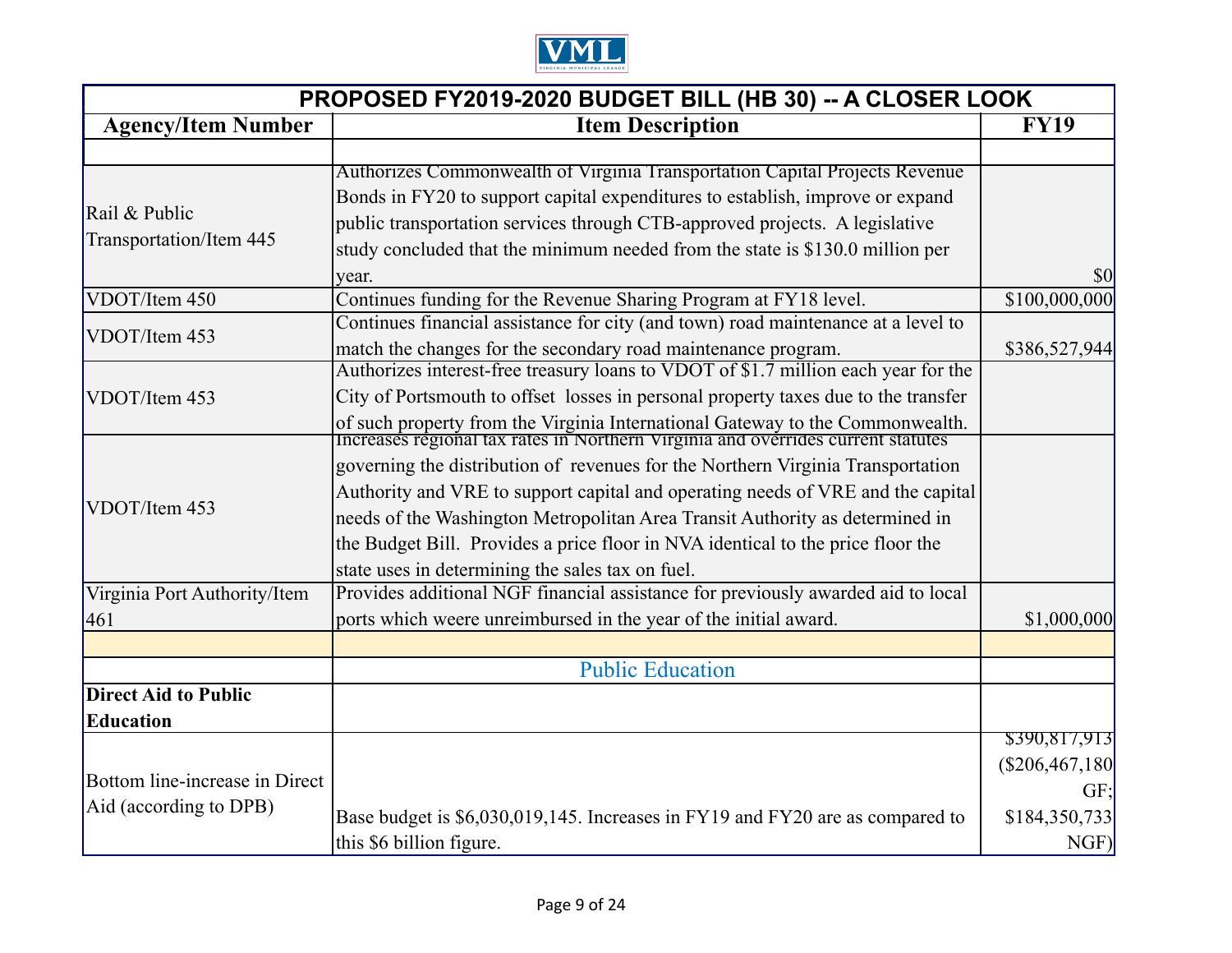

| PROPOSED FY2019-2020 BUDGET BILL (HB 30) -- A CLOSER LOOK |                                                                                                                                                            |                                        |
|-----------------------------------------------------------|------------------------------------------------------------------------------------------------------------------------------------------------------------|----------------------------------------|
| <b>Agency/Item Number</b>                                 | <b>Item Description</b>                                                                                                                                    |                                        |
|                                                           |                                                                                                                                                            |                                        |
|                                                           | Reflects changes in funded salaries, Annual School Report data used to calculate                                                                           |                                        |
|                                                           | prevailing costs, inflation factors, Standards of Learning test score updates,                                                                             |                                        |
| Rebenchmark SOQ (Item 136)                                | enrollment updates, and projected caseloads for Lottery, incentive and categorical                                                                         |                                        |
|                                                           | programs.                                                                                                                                                  | \$232,843,628                          |
|                                                           | State share of 2% salary increase for SOQ funded positions effective 12/1/2019.                                                                            |                                        |
|                                                           | To receive funds, school divisions must certify by June 1, 2019 that salary                                                                                |                                        |
| Compensation (Item 136)                                   | increases of a minimum average of 2.0% have been or will have been provided to                                                                             |                                        |
|                                                           | instructional and support personnel during the 2018-2020 biennium, either in                                                                               |                                        |
|                                                           | FY19 or FY20 or through a combination of the two years.                                                                                                    | \$0                                    |
|                                                           | Funds one full-time principal in every elementary school in FY20. This standard                                                                            |                                        |
|                                                           | was first proposed by the Board of Education almost 20 years ago, but has never                                                                            |                                        |
| Full-time principals (Item 136)                           | been funded. This is a state mandate, but most school divisions already meet the                                                                           |                                        |
|                                                           |                                                                                                                                                            | \$0                                    |
|                                                           | requirments and have been paying the additional costs with local dollars.<br>Currently, school divisions may be eligible for add-on funding based on the   |                                        |
|                                                           | percentage of students eligible for free lunch. The add-on ranges from 1% to 13%                                                                           |                                        |
| At-risk add-on program                                    | in additional Basic Aid. Budget proposes raising the maximum add-on to 14% in                                                                              |                                        |
|                                                           | FY20. Local match based on composite index required.                                                                                                       | $\boldsymbol{\mathsf{S}}$ <sup>0</sup> |
|                                                           |                                                                                                                                                            |                                        |
|                                                           |                                                                                                                                                            |                                        |
|                                                           | Funds VRS board certified rates of 15.68 percent for retirement and 1.20 percent                                                                           |                                        |
| Retirement rates (Item 136)                               | for retiree health care credit (current rates are 16.32 and 1.23% respectively) Effect on school divisions varies depending on whether a school division's | $(\$22,496,926)$                       |
|                                                           |                                                                                                                                                            |                                        |
| Update composite indexes for                              | composite index increased or decreased compared to its 2016-2018 index. 47                                                                                 |                                        |
| the biennium (Item 136)                                   | school divisions saw a decrease in the composite index (decrease in the required                                                                           |                                        |
|                                                           | local effort), 9 saw no change, and 78 saw an increase.                                                                                                    | (5778, 550)                            |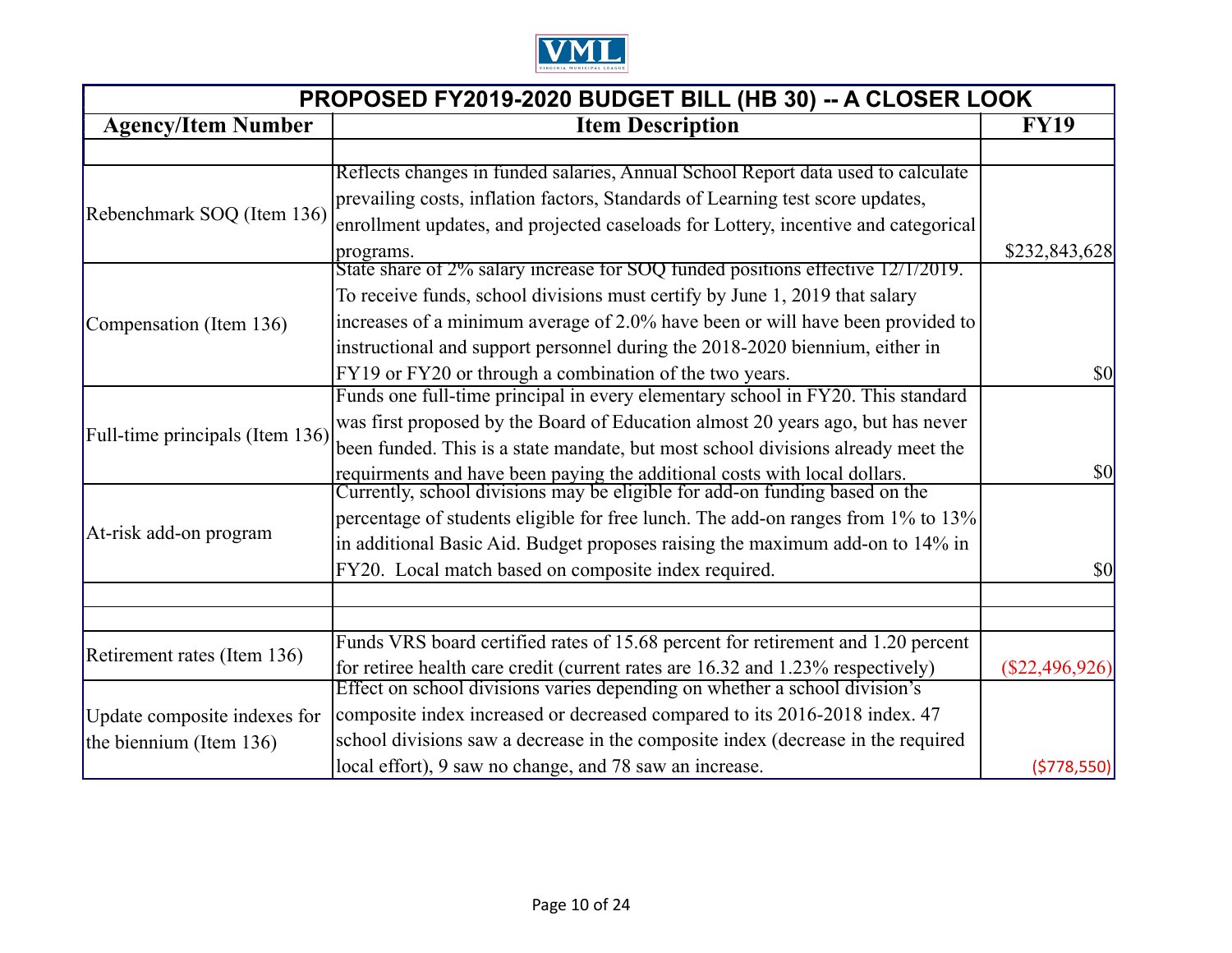

| PROPOSED FY2019-2020 BUDGET BILL (HB 30) -- A CLOSER LOOK |                                                                                                                                          |                   |
|-----------------------------------------------------------|------------------------------------------------------------------------------------------------------------------------------------------|-------------------|
| <b>Item Description</b><br><b>Agency/Item Number</b>      |                                                                                                                                          |                   |
|                                                           |                                                                                                                                          |                   |
|                                                           | Increase projected for both years with state using funds to pay its share of costs of                                                    | $($ \$40,177,397) |
| Lottery funds (Item 136)                                  | several programs including Virginia Preschool Initiative, Early Reading                                                                  | GF:               |
|                                                           | Intervention, K-3 Primary Class Size Reduction, and SOL Algebra Readiness.                                                               | \$40,177,397      |
|                                                           | Lottery fund increases are offset by general fund decrease.<br>The funding level is expected to remain about the same, but the per pupil | <b>NGF</b>        |
|                                                           |                                                                                                                                          |                   |
| Supplemental Lottery Per                                  | allocation is projected to decline slightly to \$273.92/per pupil for FY19 and                                                           |                   |
|                                                           | \$273.26 for FY20. (The current per pupil payment is \$274.12.) A local match is                                                         |                   |
| Pupil Allocation (Item 136)                               | not requried. The funds can be spent on either recurring or nonrecurring                                                                 |                   |
|                                                           | expenses.                                                                                                                                | (S706)            |
|                                                           |                                                                                                                                          | \$35,000,000      |
|                                                           | Replace a portion of Literary Fund contributions for payment of teacher                                                                  | GF:               |
| Literary Fund (Item 136)                                  | retirement with general fund dollars.                                                                                                    | (S35,000,000)     |
|                                                           |                                                                                                                                          | <b>NGF</b>        |
| No loss funding (Item 136)                                | Ensures that no locality loses state funding in FY19 as compared to FY18.                                                                | \$11,501,710      |
| Community eligibility                                     | Language amendment that says that the free lunch rate in schools/divisions that                                                          |                   |
| program (Item 136)                                        | participate in the CEP program will be based on the free lunch rate prior to                                                             |                   |
|                                                           | joining the CEP.                                                                                                                         | Language          |
|                                                           | Includes savings based on projected non-participation in the Virginia Preschool                                                          |                   |
| $VPI$ (Item 136)                                          | Initiative. Language amendments allows allocation of additional VPI slots to                                                             |                   |
|                                                           | school divisions that have used 100 percent of their calculated slots the previous                                                       |                   |
|                                                           | year and have a waiting list of unserved children.<br>Language amendment changing eligibility for funding. Schools that rank in          | $-23,951,337$     |
|                                                           |                                                                                                                                          |                   |
|                                                           | lowest of state SOL reading assessments will be given priority in funding.                                                               |                   |
|                                                           | Schools receiving funding in FY18 are not automatically eligible for funding in                                                          |                   |
| <b>Early Reading Specialists</b>                          | the next biennium. Currently schools that have a school-wide pass rate of less                                                           |                   |
|                                                           | than $75\%$ on reading assessments are eligible. State funding $(\$1.6$ million/year)                                                    |                   |
|                                                           | is not changed.                                                                                                                          | Language          |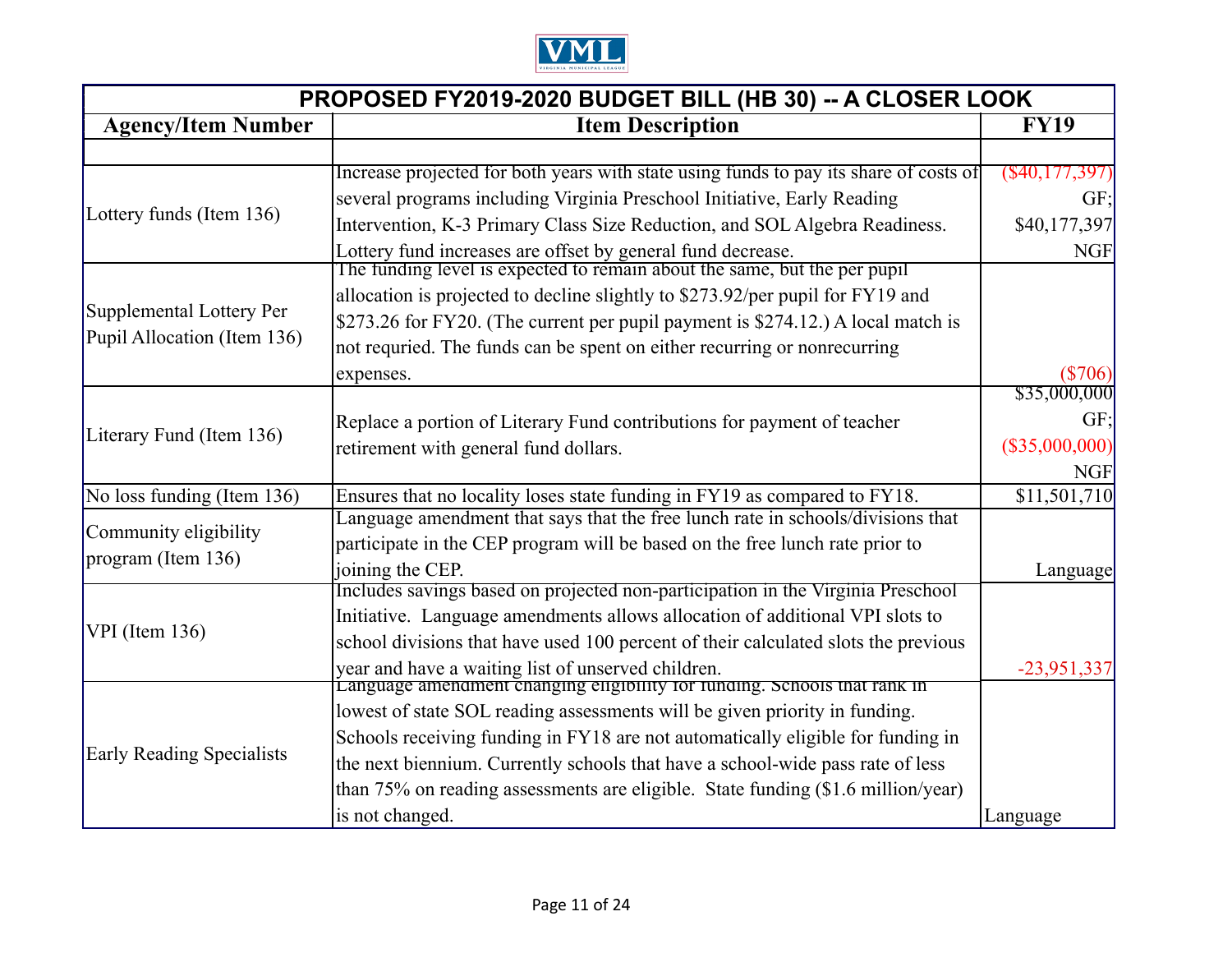

| PROPOSED FY2019-2020 BUDGET BILL (HB 30) -- A CLOSER LOOK |                                                                                  |             |
|-----------------------------------------------------------|----------------------------------------------------------------------------------|-------------|
| <b>Agency/Item Number</b>                                 | <b>Item Description</b>                                                          | <b>FY19</b> |
|                                                           |                                                                                  |             |
|                                                           | Changes eligibility for funding. Schools that rank lowest in math/reading        |             |
| Math/Reading Specialists                                  | assessments are eligible (current eligibility standard is based on accreditation |             |
|                                                           | status). Amount of state funding (\$1.8 million/year) is not increased.          |             |
|                                                           | Language amendment allows middle and high schools to participate at a rate of    |             |
| Breakfast after the Bell<br>Program                       | 10 cents/meal. Currently only elementary schools can participate and rate is 5   |             |
|                                                           | cents/meal. State funding is not increased.                                      | Language    |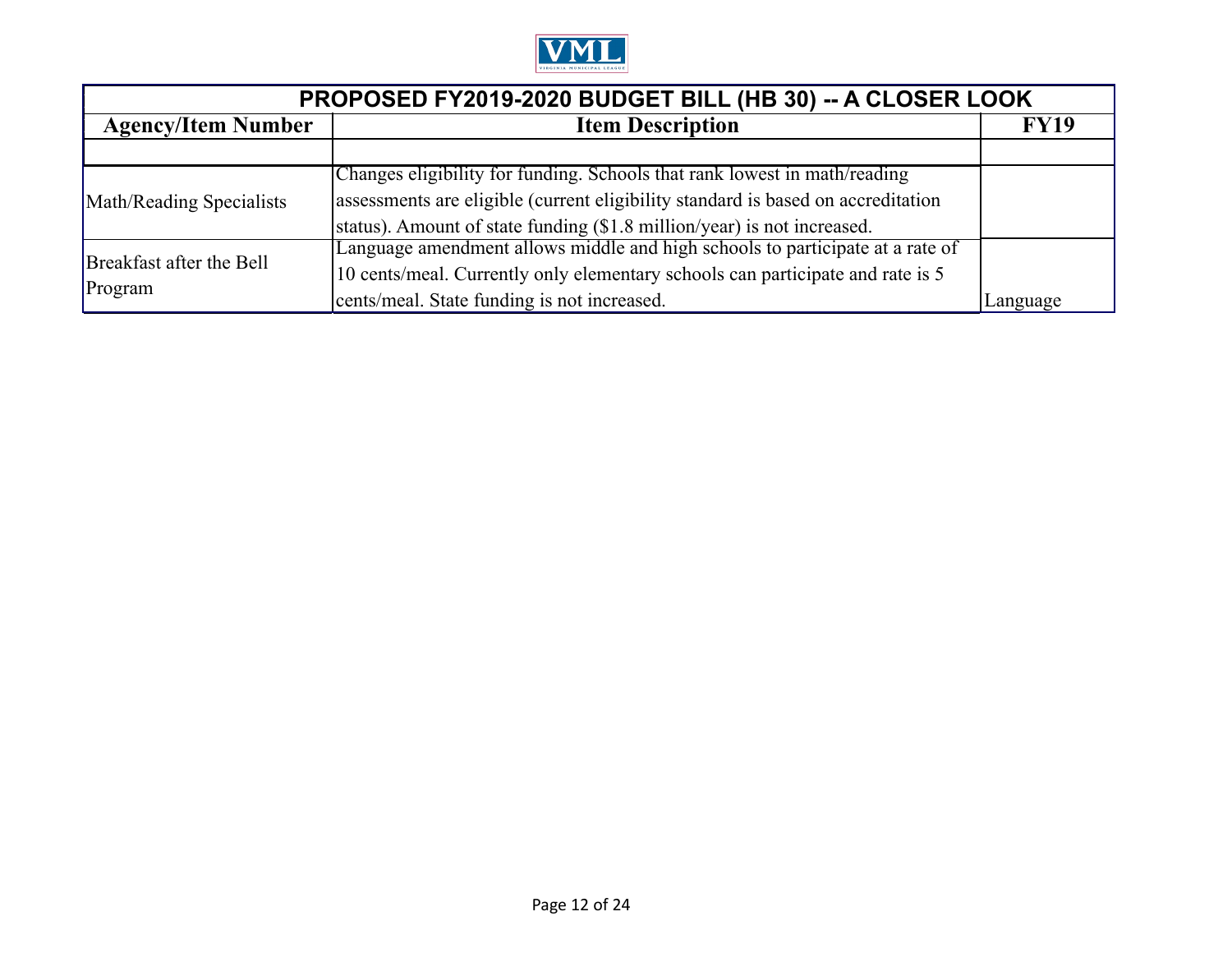

| PROPOSED FY2019-2020 BUDGET BILL (HB 30) -- A CLOSER LOOK |                                                                                                                 |              |              |
|-----------------------------------------------------------|-----------------------------------------------------------------------------------------------------------------|--------------|--------------|
| <b>Agency/Item Number</b>                                 | <b>Item Description</b>                                                                                         | <b>FY19</b>  | <b>FY20</b>  |
|                                                           |                                                                                                                 |              |              |
|                                                           | Administration                                                                                                  |              |              |
|                                                           | Language and funding included to support a two percent across-the-board salary                                  |              |              |
|                                                           | increase effective Dec. 1, 2019, for constitutional officers, regional jails and their                          |              |              |
| Compensation Board/Item 66                                | employees provided the governing body uses the aded funding to support such                                     |              |              |
|                                                           | salary increases.                                                                                               |              | Language     |
|                                                           | No performance or compression-based increases are included for constitutional                                   |              |              |
|                                                           | officers or their employees in either year; however, base adjustment funding of                                 |              |              |
|                                                           | \$1.45 million each year is provided to fully annualize the Aug. 1, 2017,                                       |              |              |
| Compensation Board/Item 66                                | compression-based salary increased given to sworn deputies, regional jail                                       |              |              |
|                                                           | officers, and non-sworn staff with three or more years of continuous service in a                               |              |              |
|                                                           | Comp. Boad-funded position.                                                                                     | \$1,453,215  | \$1,453,215  |
| Compensation Board/Item 67-                               | No additional funding or positions included to address staffing standards,                                      |              |              |
| 73                                                        | including sheriffs, court services, or jail overcrowding.                                                       |              |              |
|                                                           | Base adjustment funding of \$12.16 million each year to fully anualize the two                                  |              |              |
|                                                           | Compensation Board/Item 474 percent salary increase for constitutional officers, regional jail superintendents, |              |              |
|                                                           | finance directors and comp. board funded employees, effective Aug. 1, 2017.                                     | \$12,163,134 | \$12,163,134 |
|                                                           | Provides funding to cover anticipated increases in jail per diem payments for                                   |              |              |
| Compensation Board/Item 67                                | state- and local-responsible inmate population forecast.                                                        | \$374,114    | \$1,397,592  |
|                                                           |                                                                                                                 |              |              |
| Department of Elections/Item                              | Removes the nongeneral fund appropration for federal Help America Vote Act                                      |              |              |
| 83                                                        | (HAVA) funds, which will be depleted in FY18 (\$7.12 million each year);                                        |              |              |
|                                                           | replaces with a lower appropriation of general funds to help replace HAVA funds.                                | \$5,200,774  | \$5,200,774  |
|                                                           |                                                                                                                 |              |              |
|                                                           | <b>Economic Development</b>                                                                                     |              |              |
| Housing & Community                                       | Establishes a statewide Virginia Grocery Investment Fund to expand access to                                    |              |              |
|                                                           | healthy foods in underserved communities. A statewide Community                                                 |              |              |
| Development/Item 106                                      | Development Finanial Institution would manage the initiative.                                                   | \$3,750,000  | \$3,750,000  |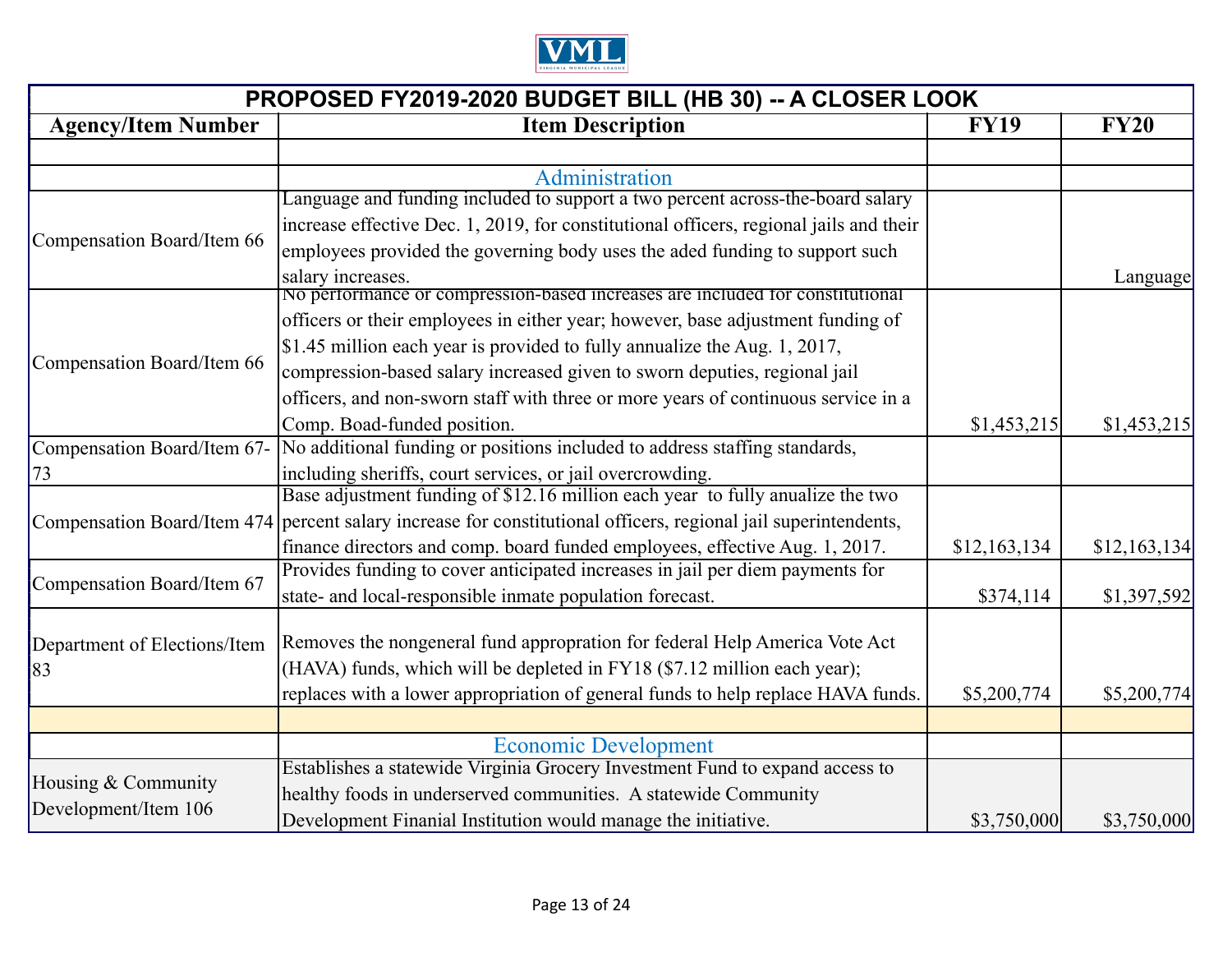

| PROPOSED FY2019-2020 BUDGET BILL (HB 30) -- A CLOSER LOOK |                                                                                                                                                              |              |              |
|-----------------------------------------------------------|--------------------------------------------------------------------------------------------------------------------------------------------------------------|--------------|--------------|
| <b>Agency/Item Number</b>                                 | <b>Item Description</b>                                                                                                                                      | <b>FY19</b>  | <b>FY20</b>  |
|                                                           |                                                                                                                                                              |              |              |
| Housing & Community<br>Development/Item 105               | Fund the rapid re-housing program with \$200,000 reserved each year for<br>homeless veterans. This is an additional \$100,000 per year for homeless veterans |              |              |
|                                                           | programs.                                                                                                                                                    | \$1,100,000  | \$1,100,000  |
| Housing & Community                                       |                                                                                                                                                              |              |              |
| Development/Item 105                                      | Continues funding for the Virginia Housing Trust Fund                                                                                                        | \$5,500,000  | \$5,500,000  |
| Housing & Community                                       | Policy language to develop and implement strategies for housing persons with                                                                                 |              |              |
| Development/Item 105                                      | serious menetal illnesses                                                                                                                                    |              |              |
| Housing & Community                                       | Continues deposits for Virginia Removal or Rehabilitation of Derelict Structures                                                                             |              |              |
| Development/Item 106                                      | Fund                                                                                                                                                         | \$1,500,000  | \$1,500,000  |
| Housing & Community                                       |                                                                                                                                                              |              |              |
| Development/Item 106                                      | Continues funding for Virginia Main Street Program                                                                                                           | \$500,000    | \$500,000    |
| Housing & Community                                       | Continues funding for the Virginia Telecommunications Initiative. Provides                                                                                   |              |              |
| Development/Item 106                                      | additional \$1.0 million each year.                                                                                                                          | \$2,000,000  | \$2,000,000  |
| Housing & Community                                       |                                                                                                                                                              |              |              |
| Development/Item 106                                      | Continues funding for GO Virginia                                                                                                                            | \$24,450,000 | \$24,450,000 |
| Housing & Community                                       |                                                                                                                                                              |              |              |
| Development/Item 107                                      | Continues funding for the Enterprise Zone Program                                                                                                            | \$12,814,467 | \$12,814,467 |
| Mines, Minerals &                                         | Provides funding to support the solar industry with \$350,000 each year for a                                                                                |              |              |
| Energy/Item 117                                           | revolving loan fund and \$650,000 each year for a loan loss reserve program.                                                                                 | \$1,000,000  | \$10,000,009 |
| Mines, Minerals &                                         | Provides financial support for a pumped storage hydro-electric power project in                                                                              |              |              |
| Energy/Item 117                                           | <b>SW Virginia</b>                                                                                                                                           | \$120,000    | \$120,000    |
| VEDP/Item 122                                             | Continues funding efforts to market distressed areas of the state                                                                                            | \$500,000    | \$500,000    |
| VEDP/Item 122                                             | Continues funding for the Virginia Brownfields Restoration & Economic                                                                                        |              |              |
|                                                           | Redevelopment Assistance Fund                                                                                                                                | \$2,250,000  | \$2,250,000  |
| Secretary of C&T/Item 103                                 | Continue deposits to the Commonwealth's Development Opportunty Fund                                                                                          | \$19,750,000 | \$19,750,000 |
|                                                           |                                                                                                                                                              |              |              |
|                                                           | Finance                                                                                                                                                      |              |              |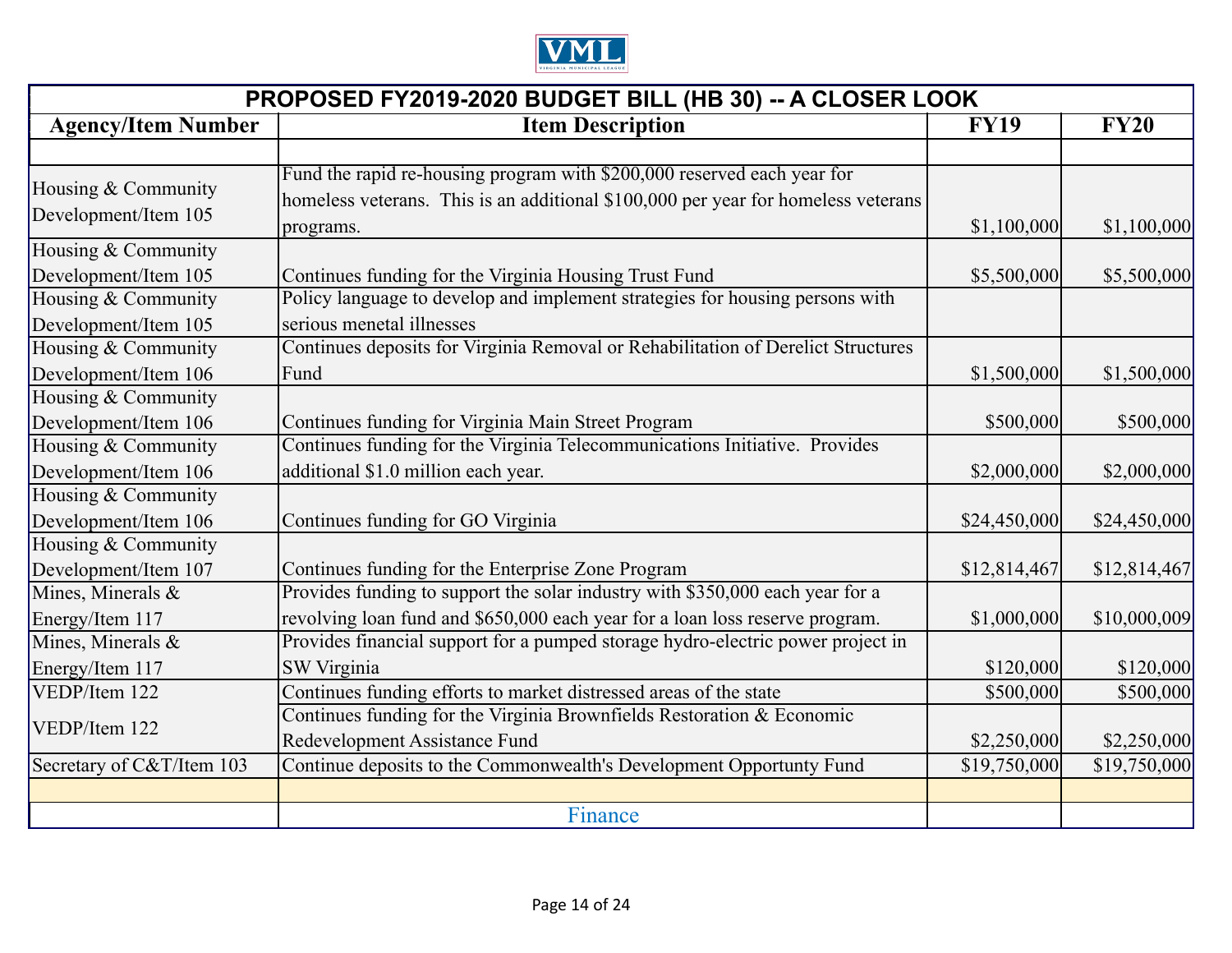

| PROPOSED FY2019-2020 BUDGET BILL (HB 30) -- A CLOSER LOOK |                                                                                      |               |               |
|-----------------------------------------------------------|--------------------------------------------------------------------------------------|---------------|---------------|
| <b>Agency/Item Number</b>                                 | <b>Item Description</b>                                                              | <b>FY19</b>   | <b>FY20</b>   |
|                                                           |                                                                                      |               |               |
|                                                           | Financial assistance to localities is based on allocations approved in the 2017      |               |               |
|                                                           | Session with the exceptions of Distribution of Rolling Stock Taxes and               |               |               |
| Dept of Accounts Transfer                                 | Distribution of Tennessee Valley Authority Payments in Lieu of Taxes. There are      |               |               |
| Payments/Item 264                                         | reductions in both of these programs in FY18 (HB/SB 29) and in FY19 and              |               |               |
|                                                           | FY20. There is a \$1.0 million NGF increase each year for enhanced emergency         |               |               |
|                                                           | communication services.                                                              | $(\$670,000)$ | $(\$670,000)$ |
| Department of Accounts                                    | No deposits are contemplated to the Revenue Stabilization Fund ("Rainy Day"          |               |               |
| <b>Transfer Payments/Item 265</b>                         | Fund"). The Fund's ending balance in FY18 is projected at \$281.8 million.           | \$0           | \$0           |
| Dept of Accounts Transfer                                 | Deposits to the Revenue Cash Reserve. Governor McAuliffe projects the                |               |               |
| Payments/Item 2667                                        | Reserve's ending balance in FY20 will equal 2% of the state's operating budget.      | \$50,000,000  | \$220,700,000 |
| Central Appropriations/Item                               | Retirement contributions for teachers in FY19 and FY20 are set at 15.68%, which      |               |               |
| 474                                                       | is 0.64% less than the FY18 rate.                                                    |               |               |
|                                                           | Provides 2% base salary increase effective December 1, 2019, for locally-elected     |               |               |
|                                                           | constitutional officers; general registrars and members of local electoral boards;   |               |               |
|                                                           | full-time employees of locally-elected constitutional officers; and full-time        |               |               |
| Central Appropriations/Item                               | employees of CSBs, Centers for Independent Living, secure juvenile detention         |               |               |
| 474                                                       | centers, juvenile delinquency prevention and local court service units, local social |               |               |
|                                                           | services boards, local pretrial services act employees, and certain local health     |               |               |
|                                                           | departments.                                                                         | \$0           | \$9,731,224   |
|                                                           |                                                                                      |               |               |
|                                                           | <b>Health and Human Resources</b>                                                    |               |               |
|                                                           | Adds funding each year to account for projected expenditure growth of 6.9            |               |               |
| Children's Services Act<br>$(CSA)/I$ tem 282              | percent in FY19 and 7.3 percent in FY20; the majority of growth is attributed to     |               |               |
|                                                           | an increase in special education private day school placements.                      | \$16,902,103  | \$37,326,255  |
|                                                           | Authorizes the Office of Children's Services to contract with a consultant to study  |               |               |
| Children's Services Act                                   | the adequacy of current rates paid to special education private day school service   |               |               |
| (CSA)/Item 282 M.                                         | providers. The language also requires the consultant to recommend a rate-setting     |               |               |
|                                                           | methodology.                                                                         | \$250,000     |               |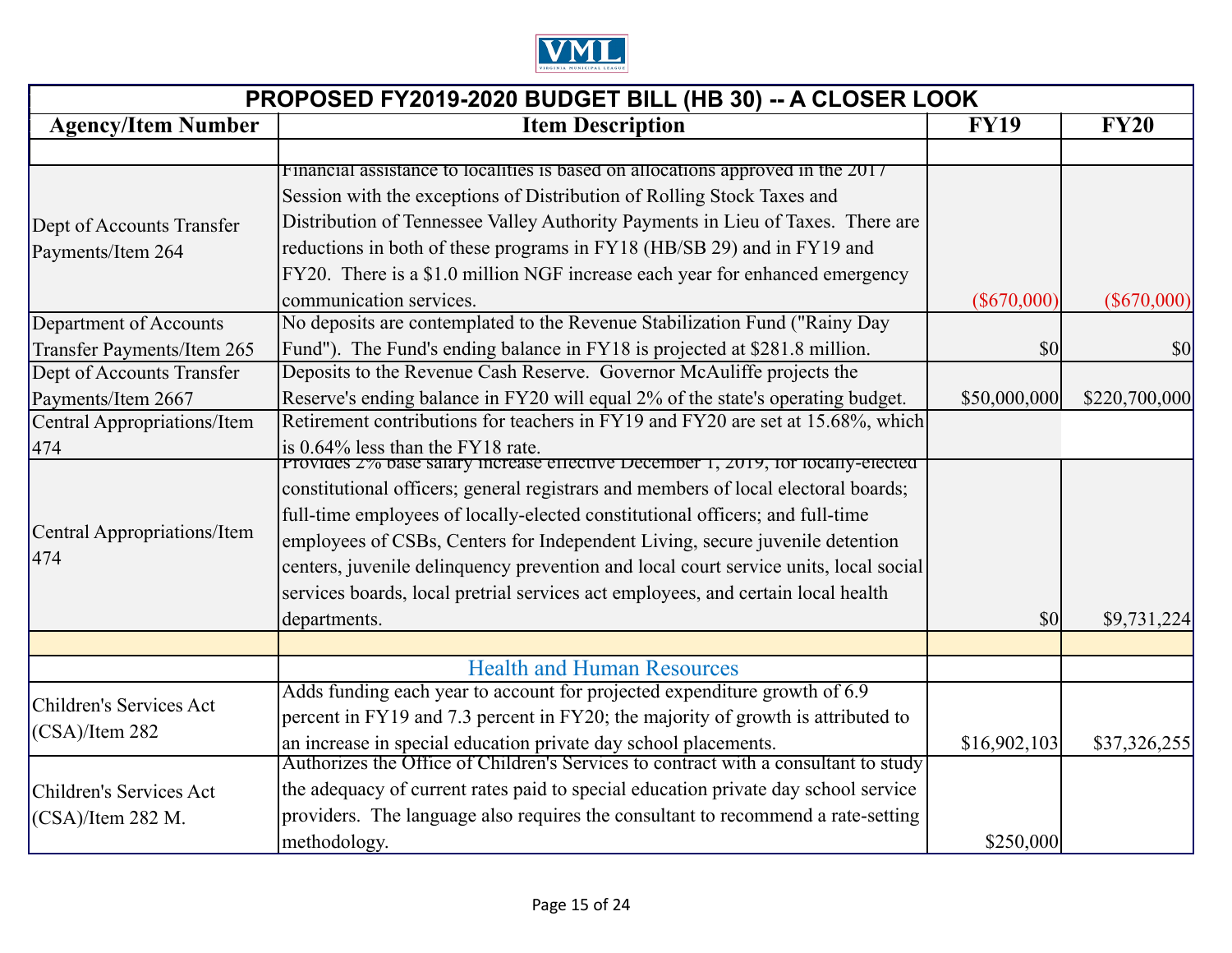

| PROPOSED FY2019-2020 BUDGET BILL (HB 30) -- A CLOSER LOOK |                                                                                                                                                        |                  |                  |
|-----------------------------------------------------------|--------------------------------------------------------------------------------------------------------------------------------------------------------|------------------|------------------|
| <b>Agency/Item Number</b>                                 | <b>Item Description</b>                                                                                                                                | <b>FY19</b>      | <b>FY20</b>      |
|                                                           |                                                                                                                                                        |                  |                  |
|                                                           |                                                                                                                                                        |                  |                  |
|                                                           | Increases the federal (nongeneral fund) appropriation for the Drinking Water                                                                           |                  |                  |
| Department of Health/Item                                 | State Revolving Fund, which provides low-interest loans, and some grants, for                                                                          |                  |                  |
| 294                                                       | drinking water projects to local governments and privately-organized water                                                                             |                  |                  |
|                                                           | suppliers. The increase is necessary to keep pace with the reimbursement and                                                                           | \$2,500,000      | \$2,500,000      |
|                                                           | payment trends of the federal EPA Safe Drinking Water Grant.                                                                                           | <b>NGF</b>       | <b>NGF</b>       |
| Department of Health/Item                                 | Provides support for rent increases/relocation costs for local health department                                                                       |                  |                  |
| 297                                                       | facilities where the departments are anticipating significant cost increases.<br>Adds 825 new waiver slots to the Community Living (CL) and Family and | \$624,518 NGF    | \$624,518 NGF    |
|                                                           | Individual Supports (FIS) waivers during the biennium. It includes 70 slots for                                                                        |                  |                  |
| Department of Medical                                     | individuals transitioning out of facilities (35 each year), 75 slots for the wait list                                                                 | \$14,504,043 GF  | \$30,55,895 GF   |
| <b>Assistance Services/Item 303</b>                       | (25 in FY19 and 50 in FY20), and 680 slots to address the CL waitlist (325 in                                                                          | and              | and              |
|                                                           | FY19 and 355 in FY20). This is part of the settlement agreement with the US                                                                            | \$14,504,043     | \$30,515,895     |
|                                                           | Dept. of Justice.                                                                                                                                      | <b>NGF</b>       | <b>NGF</b>       |
|                                                           | Funds the Medicaid cost of adopting same-day access for the remaining 22                                                                               |                  |                  |
| Department of Medical                                     | community services boards (CSBs) as of July 1, 2019. The 2016 General                                                                                  | \$1,600,000 GF   | \$1,600,000 GF   |
| <b>Assistance Services/Item 303</b>                       | Assembly included funds to cover Medicaid costs of same-day access at 18 CSBs                                                                          | and \$1,600,000  | and \$1,600,000  |
|                                                           | beginning July 1, 2017.                                                                                                                                | <b>NGF</b>       | <b>NGF</b>       |
|                                                           | Authorizes expansion of Medicaid on Oct. 1, 2018, to non-elderly adults with                                                                           |                  |                  |
|                                                           | incomes up to 133 percent of federal poverty level. This would include more                                                                            | (S120, 384, 883) | (S221, 410, 214) |
| Department of Medical                                     | than 300,000 Virginians receiving access to health care and reduce state-costs for                                                                     | GF:              | GF:              |
| Assistance Services/Item 303                              | indigent care costs, CSB service costs, and inpatient hospital costs for                                                                               | \$926,114,992    | \$2,236,379,476  |
|                                                           | incarcerated people.                                                                                                                                   | <b>NGF</b>       | <b>NGF</b>       |
|                                                           | Increases rates by two percent for consumer-directed personal, respite, and                                                                            |                  |                  |
| Department of Medical                                     | companion care services in the home & community-based services waivers and                                                                             |                  |                  |
| Assistance Services/Item 303                              | the Early Periodic Screening and Diagnosis and Treatment (EPSDT) program to                                                                            | \$4,773,196 GF;  | $$5,055,102$ GF; |
|                                                           | cover provider expenses.                                                                                                                               | \$4,773,196 NGF  | \$5,055,102 NGF  |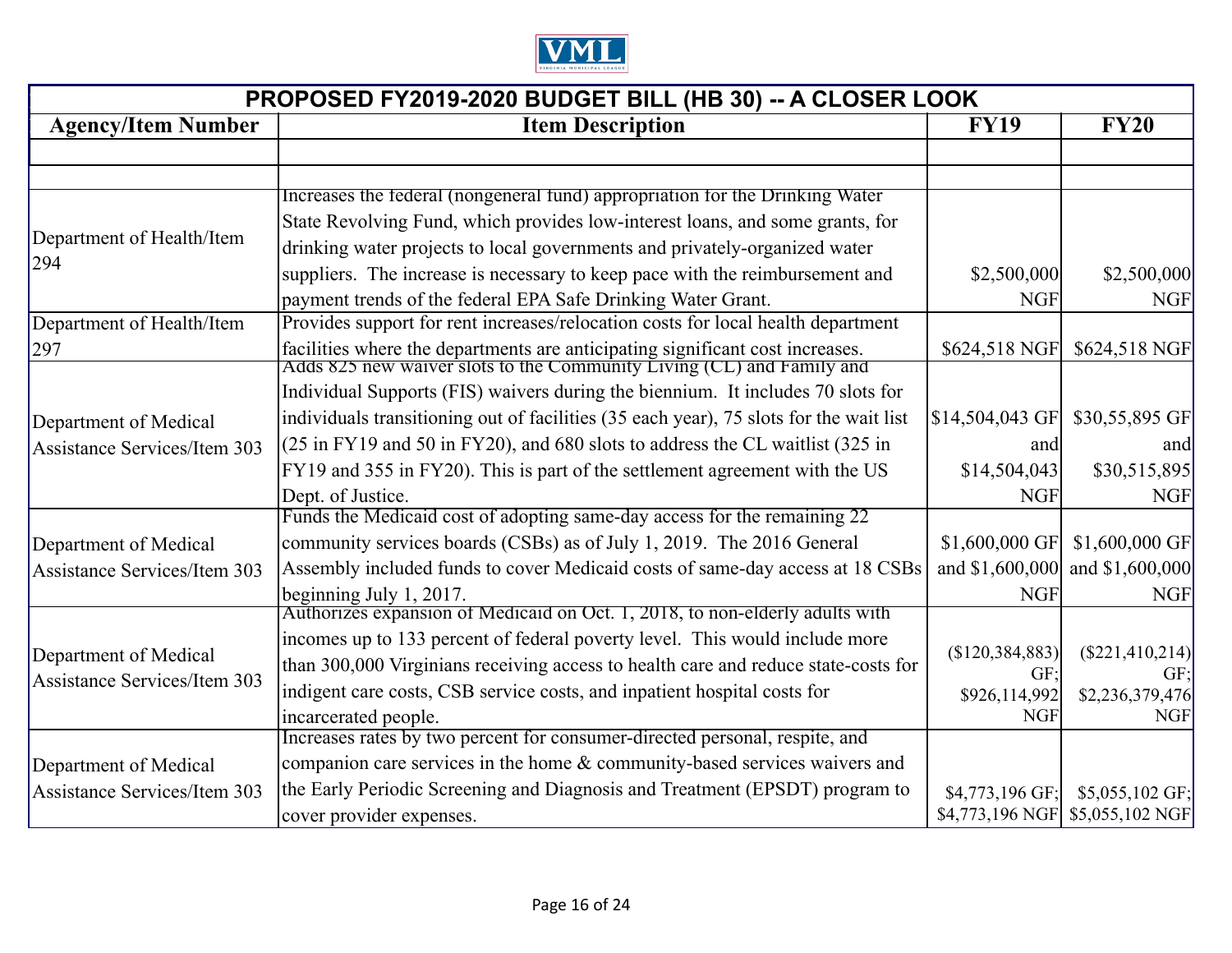

| PROPOSED FY2019-2020 BUDGET BILL (HB 30) -- A CLOSER LOOK |                                                                                       |               |               |
|-----------------------------------------------------------|---------------------------------------------------------------------------------------|---------------|---------------|
| <b>Agency/Item Number</b>                                 | <b>Item Description</b>                                                               | <b>FY19</b>   | <b>FY20</b>   |
|                                                           |                                                                                       |               |               |
|                                                           | Authorizes DMAS to partner with Vision to Learn, a non-profit agency, to              |               |               |
|                                                           | provide vision exams and corrective lenses and frams to school-age children           |               |               |
| Department of Medical                                     | enrolled in Title I schools where at least 51 percent of students quality for free or |               |               |
| <b>Assistance Services/Item 303</b>                       | reduced-cost lunch. The agency can use local public and private contributions to      |               |               |
|                                                           | match federal funds through the Children's Health Insurance Program (CHIP)            |               |               |
|                                                           | Health Services Initiative.                                                           | \$336,096 NGF | \$336,096 NGF |
|                                                           | Requires continued collection of local matching funds for Medicald-eligible           |               |               |
|                                                           | services through the Children's Services Act (CSA). In Dec. 2018, behavioral          |               |               |
| Department of Medical                                     | health services provided to CSA children, including residental placement and          |               |               |
| Assistance Services/Item 307 I                            | foster care case management, will be covered under managed care instead of fee-       |               |               |
|                                                           | for-service. DMAS will continue to send CSA monthly data used to recover              |               |               |
|                                                           | mandated local mandated dollars.                                                      | Language      |               |
|                                                           |                                                                                       |               |               |
|                                                           | Funds the development and support of an assisted living facility for individuals      |               |               |
| Department of Behavioral                                  | with serious mental illness in FY19 and second facility in FY20; also funds           |               |               |
| <b>Health and Developmental</b>                           | creation of two community support teams. A separate amendment under VDSS              |               |               |
| Services/Item 311 D                                       | provides for associated additional costs to the Auxiliary Grant program.              | \$1,750,000   | \$2,752,170   |
| Department of Behavioral                                  | Expands supportive housing options for up to 200 adults with serious mental           |               |               |
| <b>Health and Developmental</b>                           | illness; priority will be given to individuals in state facilities who are ready to   |               |               |
| Services/Item 312 Z                                       | transition but need housing.                                                          | \$1,525,605   | \$3,051,210   |
| Department of Behavioral                                  |                                                                                       |               |               |
| <b>Health and Developmental</b>                           | Replaces federal grant funding for medication-assisted treatment for individuals      |               |               |
| Services/Item 312 EE                                      | with substance use disorders.                                                         | \$5,000,000   | \$5,000,000   |
| Department of Behavioral                                  |                                                                                       |               |               |
| <b>Health and Developmental</b>                           | Provides permanent supportive housing funds for up to 75 pregnant or parenting        |               |               |
| Services/Item 312 II                                      | women with substance use disorders.                                                   | \$826,200     | \$1,652,400   |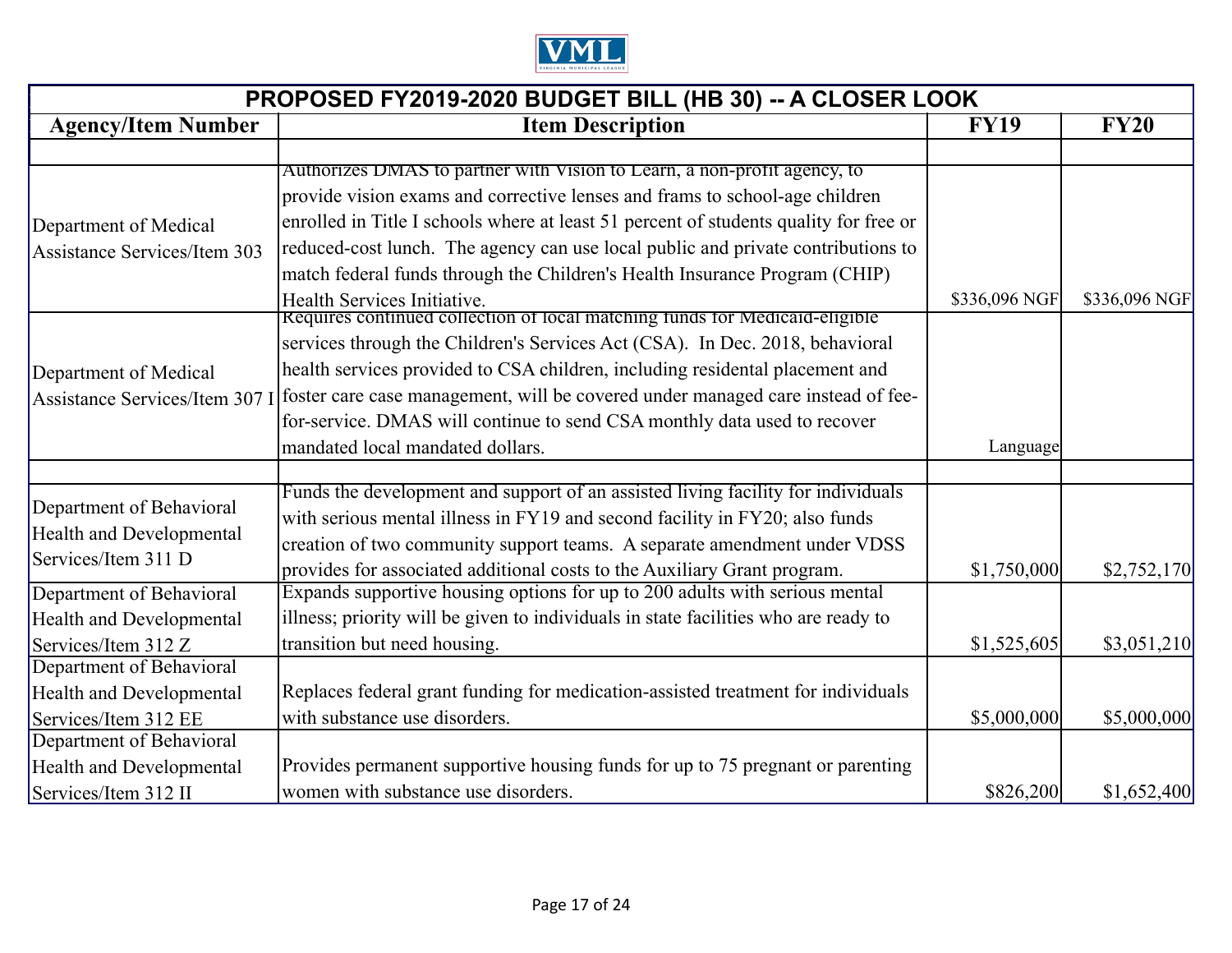

| PROPOSED FY2019-2020 BUDGET BILL (HB 30) -- A CLOSER LOOK                            |                                                                                                                                                                                                                                                                               |                           |                                   |
|--------------------------------------------------------------------------------------|-------------------------------------------------------------------------------------------------------------------------------------------------------------------------------------------------------------------------------------------------------------------------------|---------------------------|-----------------------------------|
| <b>Agency/Item Number</b>                                                            | <b>Item Description</b>                                                                                                                                                                                                                                                       | <b>FY19</b>               | <b>FY20</b>                       |
|                                                                                      |                                                                                                                                                                                                                                                                               |                           |                                   |
| Department of Behavioral<br><b>Health and Developmental</b><br>Services/Item 312 H.1 | Funds projected growth in the Early Intervention - Part C caseload. As a Part C<br>participant, the state is mandated to make early intervention services available to<br>all eligble children from birth through two years of age with developmental<br>delays/disabilities. | \$1,807,518               | \$2,779,610                       |
| Department of Behavioral                                                             |                                                                                                                                                                                                                                                                               |                           |                                   |
| <b>Health and Developmental</b><br>Services/Item 312                                 | Provides funding to transition individuals on the extraordinary barriers to<br>discharge list at state mental health facilities into the community.                                                                                                                           | \$2,300,000               | \$4,600,000                       |
| Department of Behavioral<br><b>Health and Developmental</b>                          | Provides funds for staffing costs at community services boards (CSB) to comply<br>with same-day access legislation passed in 2017. The law requires all CSBs offer                                                                                                            |                           |                                   |
| Services/Item 312                                                                    | same-day access to behavioral health assessment services by July 1, 2019.<br>Provides funds to implement primary care screening servies at all 40 CSBs, as                                                                                                                    | \$5,900,000               | \$5,900,000                       |
| Department of Behavioral                                                             | required by Sec. 37.2-500 and 37.2-601 as approved by the 2017 General                                                                                                                                                                                                        |                           |                                   |
| <b>Health and Developmental</b>                                                      | Assembly, which requires all CSBs to be responsible for outpatient clinic primary                                                                                                                                                                                             |                           |                                   |
| Services/Item 312 HH                                                                 | care screening and monitoring of key health indicators and health risk beginning<br>July 1, 2019.                                                                                                                                                                             | \$3,720,000               | \$7,440,000                       |
| Department of Social<br>Services/Item 340                                            | Appropriates additional Child Care and Development federal grant funds<br>(nongeneral funds) for financial assistance for child care and to improve quality<br>of care and programs provided.                                                                                 | \$1,135,136<br><b>NGF</b> | \$1,135,136<br><b>NGF</b>         |
| Department of Social                                                                 | Appropriates federal (nongeneral funds) to fund anticipated expenditure increases                                                                                                                                                                                             | \$27,000,000              | \$27,000,000                      |
| Services/Item 341                                                                    | in local staff and operations.                                                                                                                                                                                                                                                | <b>NGF</b>                | <b>NGF</b>                        |
| Department of Social                                                                 | Increases funding the the unemployed parent cash assistance program, based on                                                                                                                                                                                                 |                           |                                   |
| Services/Item 340                                                                    | revised projections of estimated biennial costs.                                                                                                                                                                                                                              | \$796,839                 | \$796,839                         |
| Department of Social                                                                 |                                                                                                                                                                                                                                                                               |                           | $$3,285,629$ GF; $$3,285,629$ GF; |
| Services/Item 344                                                                    | Adds funds to cover projected costs of providing payments to foster care and<br>adoptive families for the bieniuum                                                                                                                                                            | \$6,720,620<br><b>NGF</b> | \$6,720,620<br><b>NGF</b>         |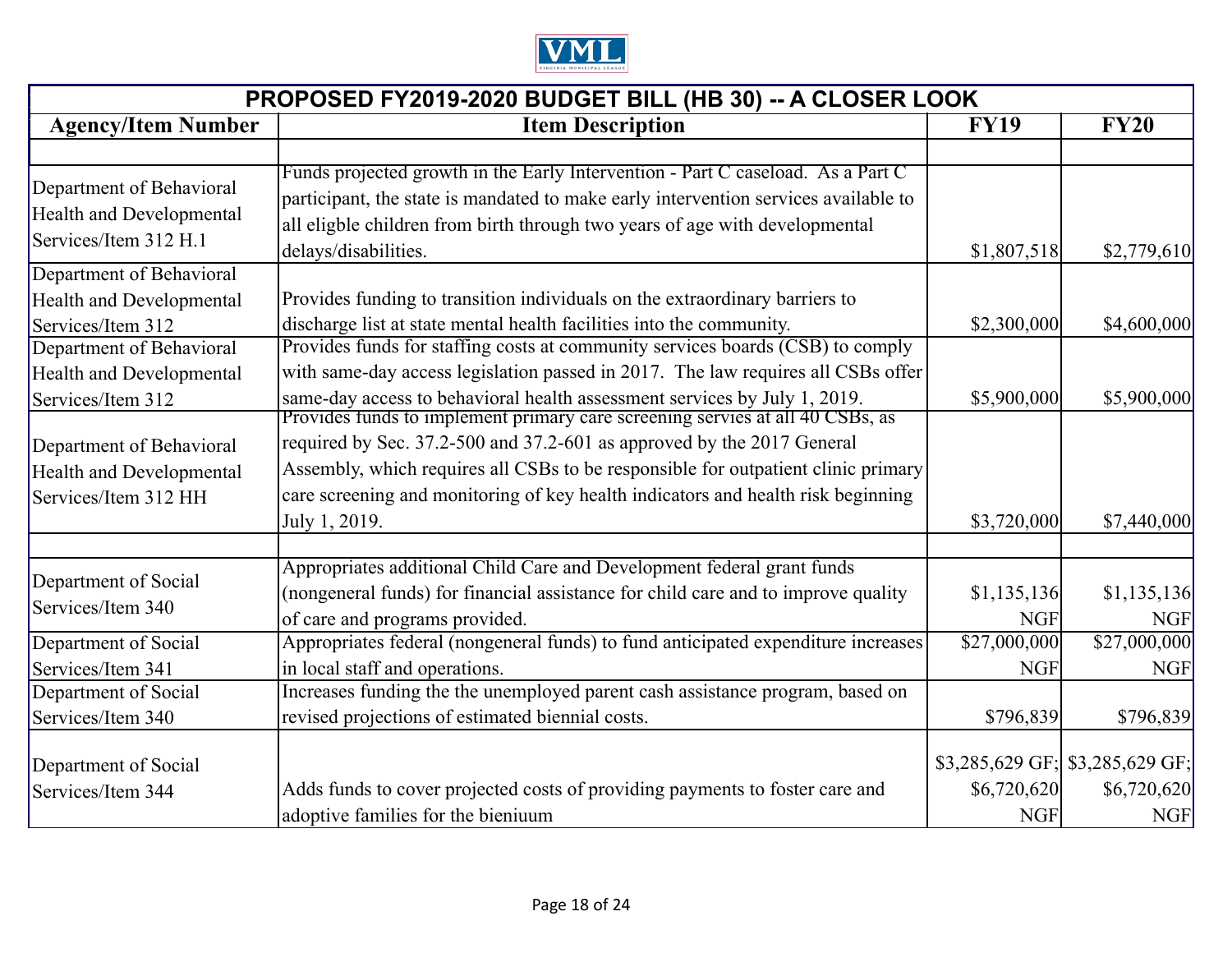

| PROPOSED FY2019-2020 BUDGET BILL (HB 30) -- A CLOSER LOOK |                                                                                                                                               |               |               |
|-----------------------------------------------------------|-----------------------------------------------------------------------------------------------------------------------------------------------|---------------|---------------|
| <b>Agency/Item Number</b>                                 | <b>Item Description</b>                                                                                                                       | <b>FY19</b>   | <b>FY20</b>   |
|                                                           |                                                                                                                                               |               |               |
| Department of Social                                      | Provides for increased cost to the Auxiliary Grant program associated with                                                                    |               |               |
| Services/Item 343                                         | development of a 25-bed assisted living facility (ALF) for individuals with                                                                   |               |               |
|                                                           | serious mental illness (under DBHDS budget).<br>Increases the Auxiliary Grant(AG) rate by \$35 on July 1, 2018. When coupled                  | \$0           | \$299,040     |
|                                                           | with required \$15 SSI increase that will occur Jan. 1, 2018, this will raise the                                                             |               |               |
|                                                           | current grant by \$50 (approx. 4 percent). The anticipated overall cost is \$1.4                                                              |               |               |
| Department of Social                                      | million (GF); the increase is offset by expected balances in the program, and                                                                 |               |               |
| Services/Item 343                                         | removal of \$800,000 based on latest spending projections. Local governments                                                                  |               |               |
|                                                           | pay a 20 percent match on AG payments.                                                                                                        |               |               |
|                                                           |                                                                                                                                               | $(\$400,000)$ | $(\$400,000)$ |
|                                                           | <b>Natural Resources</b>                                                                                                                      |               |               |
|                                                           | Deposits to the Virinia Water Quality Improvement Fund. Almost \$20.0 million                                                                 |               |               |
| Conservation $&$                                          | wil be transferred to the Virginia Natural Resources Commitment Fund where                                                                    |               |               |
| Recreation/Item 362                                       | most of the money will be committed for BMP cost-share assistance.                                                                            | \$22,532,299  | \$0           |
| Conservation $&$                                          | Dedicates funding to support a community open-space grant program in                                                                          |               |               |
| Recreation/Item 363                                       | underserved Virginia towns and cities                                                                                                         | \$250,000     | \$250,000     |
| Conservation $&$                                          | Provides VPBA bond proceeds for infrastructure repairs and improvements at                                                                    |               |               |
| Recreation/Item C-50                                      | various state parks                                                                                                                           | \$0           | \$4,000,000   |
| Conservation $&$                                          |                                                                                                                                               |               |               |
| Recreation/Items C-25 and C-                              | Funding from NGF sources to acquire land for state parks and natural area                                                                     |               |               |
| 26                                                        | preserves                                                                                                                                     | \$5,100,000   | \$0           |
| Agriculture & Consumer                                    |                                                                                                                                               |               |               |
| Services/Item 88                                          | Continues deposits to the Virginia Farmland Preservation Fund<br>Language authorizes the agency and Department of Health to develop long-term | \$250,000     | \$250,000     |
|                                                           |                                                                                                                                               |               |               |
| Agriculture & Consumer                                    | plan to adequately fund food safeety and restaurant inspection programs. Input is                                                             |               |               |
| Services/Item 94                                          | to be sought from local governments as well as other groups. Plan is due to the                                                               |               |               |
|                                                           | governor and money committees no later than October 1, 2018.                                                                                  |               |               |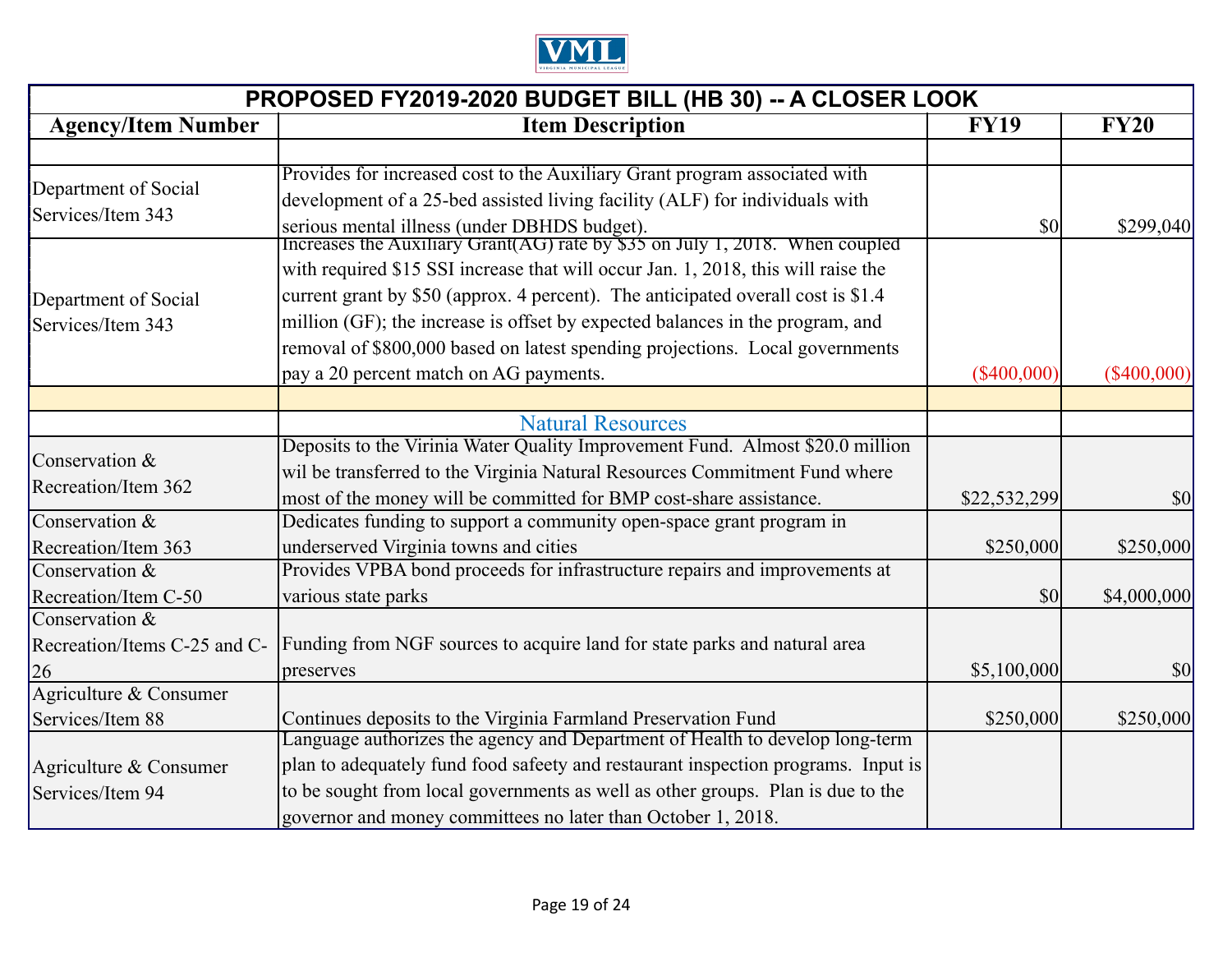

| PROPOSED FY2019-2020 BUDGET BILL (HB 30) -- A CLOSER LOOK |                                                                                                                            |               |               |
|-----------------------------------------------------------|----------------------------------------------------------------------------------------------------------------------------|---------------|---------------|
| <b>Agency/Item Number</b>                                 | <b>Item Description</b><br><b>FY19</b>                                                                                     |               |               |
|                                                           |                                                                                                                            |               |               |
|                                                           | Redirects NGF money from the Waste Tire Trust Fund and thte Hazardous Waste                                                |               |               |
| DEQ/Item 365                                              | Management Permit Fund to support the agency's land protection and water                                                   |               |               |
|                                                           | programs                                                                                                                   | \$2,057,575   | \$2,057,575   |
| DEQ/Item C-45                                             | Provides VPBA bond proceeds for the City of Alexandria for a CSO project.                                                  | \$20,000,000  | \$0           |
|                                                           |                                                                                                                            |               |               |
|                                                           | <b>Public Safety</b>                                                                                                       |               |               |
| Secretary of Public Safety &                              | Continues state match for federal grant tied to Regional Reconnaissance Flood                                              |               |               |
| Homeland Security/Item 381                                | Control Study for Hampton Roads and Northern Neck regions.                                                                 | \$500,000     | \$500,000     |
|                                                           | Provides additional funding support for the Commonwealth Link to Interoperable                                             |               |               |
| Secretary of Public Safety &                              | Communications (COMLINC) system. Budget language requires a report                                                         |               |               |
| Homeland Security/Item 381                                | detailing the costs associated with the upgrade to be submitted by November 1,                                             |               |               |
|                                                           | 2018 to the governor an money committees.<br>Adds an additional \$6.6 million in FY19 and \$13.8 million in FY20 to the HB | \$1,000,000   | \$0           |
|                                                           |                                                                                                                            |               |               |
| Department of Criminal                                    | 599 program to support local police departments. The appropriation in each year                                            |               |               |
| Justice Services/Item 397                                 | will be distributed to eligible localities proportionate to the amount each eligible                                       |               |               |
|                                                           | locality received in FY 2018. The figures in the columns to the right represent                                            |               |               |
|                                                           | the total HB 599 appropriations in FY19 and FY20.                                                                          | \$184,548,683 | \$191,746,081 |
| Emergency Management/Item                                 | Provides funding for the National Incident Management System (NIMS).                                                       |               |               |
| 399                                                       | Training to respond to man-made and natural disasters will include local                                                   |               |               |
|                                                           | agencies.                                                                                                                  | \$1,150,000   | \$1,800,000   |
| Department of Juvenile                                    |                                                                                                                            |               |               |
| Justice/Item 409                                          | Level funds state support for Juvenile Community Placement Progam.                                                         | \$2,920,000   | \$2,920,000   |
| Department of Juvenile                                    | Level funds state support for mental health and substance abuse evaluation and                                             |               |               |
| Justice/Item 410                                          | treatment services for juveniles under state probation or parole.                                                          | \$1,626,575   | \$1,626,575   |
|                                                           |                                                                                                                            |               |               |
|                                                           | Transportation                                                                                                             |               |               |
| DMV/Item 443                                              | Amounts appropriated in FY18 for Financial Assistance to Localities are                                                    |               |               |
|                                                           | continued in FY19 and FY20.                                                                                                |               |               |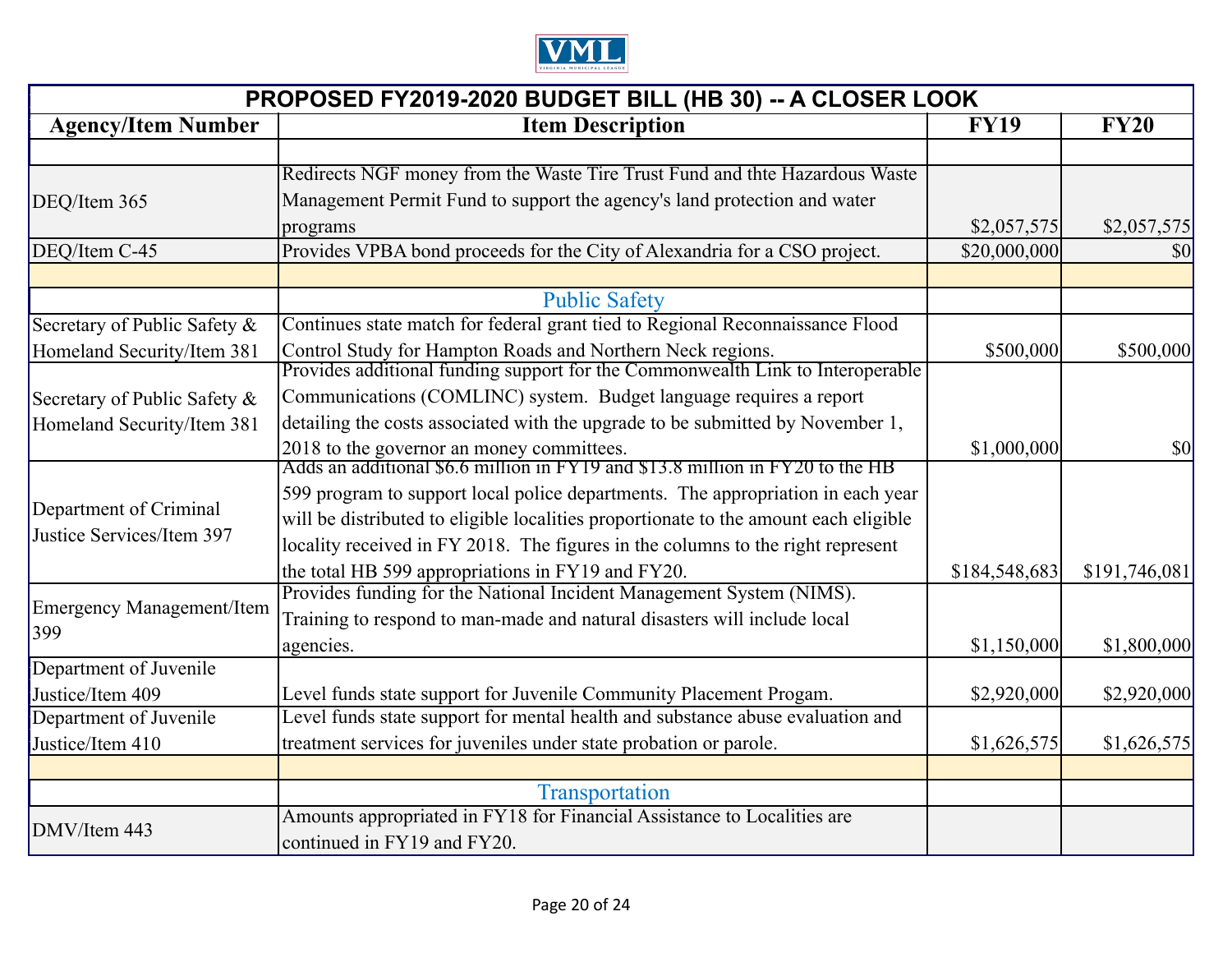

| PROPOSED FY2019-2020 BUDGET BILL (HB 30) -- A CLOSER LOOK |                                                                                                                                                                   |                                     |                  |
|-----------------------------------------------------------|-------------------------------------------------------------------------------------------------------------------------------------------------------------------|-------------------------------------|------------------|
| <b>Agency/Item Number</b>                                 | <b>Item Description</b>                                                                                                                                           | <b>FY19</b>                         | <b>FY20</b>      |
|                                                           |                                                                                                                                                                   |                                     |                  |
|                                                           | Authorizes Commonwealth of Virginia Transportation Capital Projects Revenue                                                                                       |                                     |                  |
| Rail & Public                                             | Bonds in FY20 to support capital expenditures to establish, improve or expand                                                                                     |                                     |                  |
| Transportation/Item 445                                   | public transportation services through CTB-approved projects. A legislative                                                                                       |                                     |                  |
|                                                           | study concluded that the minimum needed from the state is \$130.0 million per                                                                                     |                                     |                  |
|                                                           | year.                                                                                                                                                             | $\vert \mathbf{S} \mathbf{O} \vert$ | \$110,000,000    |
| VDOT/Item 450                                             | Continues funding for the Revenue Sharing Program at FY18 level.                                                                                                  | \$100,000,000                       | \$100,000,000    |
| VDOT/Item 453                                             | Continues financial assistance for city (and town) road maintenance at a level to                                                                                 |                                     |                  |
|                                                           | match the changes for the secondary road maintenance program.                                                                                                     | \$386,527,944                       | \$384,438,120    |
|                                                           | Authorizes interest-free treasury loans to VDOT of \$1.7 million each year for the                                                                                |                                     |                  |
| VDOT/Item 453                                             | City of Portsmouth to offset losses in personal property taxes due to the transfer                                                                                |                                     |                  |
|                                                           | of such property from the Virginia International Gateway to the Commonwealth.<br>Increases regional tax rates in Northern Virginia and overrides current statutes |                                     |                  |
|                                                           |                                                                                                                                                                   |                                     |                  |
|                                                           | governing the distribution of revenues for the Northern Virginia Transportation                                                                                   |                                     |                  |
| VDOT/Item 453                                             | Authority and VRE to support capital and operating needs of VRE and the capital                                                                                   |                                     |                  |
|                                                           | needs of the Washington Metropolitan Area Transit Authority as determined in                                                                                      |                                     |                  |
|                                                           | the Budget Bill. Provides a price floor in NVA identical to the price floor the                                                                                   |                                     |                  |
|                                                           | state uses in determining the sales tax on fuel.                                                                                                                  |                                     |                  |
| Virginia Port Authority/Item                              | Provides additional NGF financial assistance for previously awarded aid to local                                                                                  |                                     |                  |
| 461                                                       | ports which weere unreimbursed in the year of the initial award.                                                                                                  | \$1,000,000                         | \$1,000,000      |
|                                                           |                                                                                                                                                                   |                                     |                  |
|                                                           | <b>Public Education</b>                                                                                                                                           |                                     |                  |
| <b>Direct Aid to Public</b>                               |                                                                                                                                                                   |                                     |                  |
| Education                                                 |                                                                                                                                                                   |                                     |                  |
|                                                           |                                                                                                                                                                   | \$390,817,913                       | \$483,721,706    |
| Bottom line-increase in Direct                            |                                                                                                                                                                   | (\$206,467,180]                     | (S309, 370, 973) |
|                                                           |                                                                                                                                                                   | GF:                                 | GF and           |
| Aid (according to DPB)                                    | Base budget is \$6,030,019,145. Increases in FY19 and FY20 are as compared to                                                                                     | \$184,350,733                       | \$174,350,733    |
|                                                           | this \$6 billion figure.                                                                                                                                          | NGF)                                | NGF)             |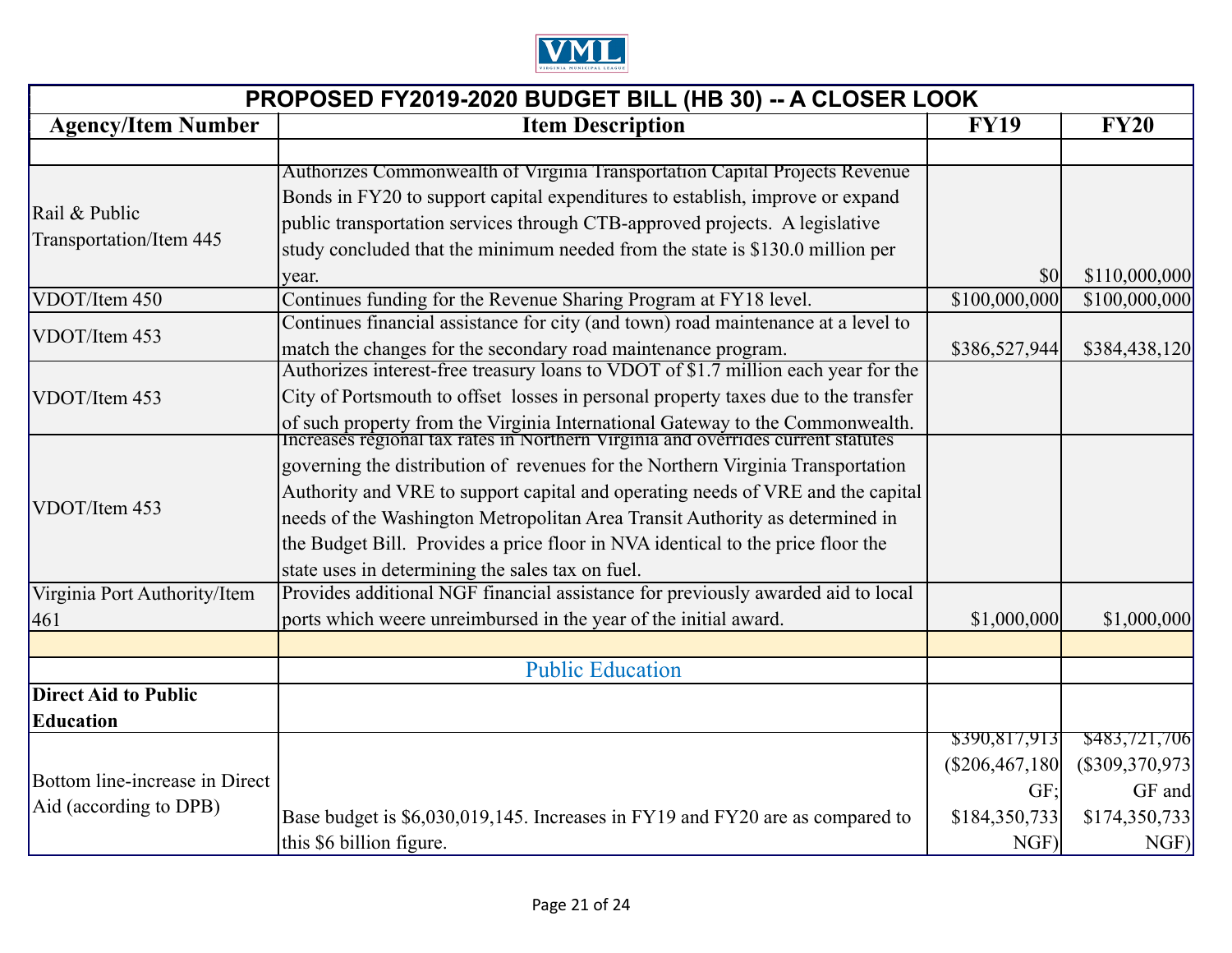

| PROPOSED FY2019-2020 BUDGET BILL (HB 30) -- A CLOSER LOOK |                                                                                                                                                               |                                     |                  |
|-----------------------------------------------------------|---------------------------------------------------------------------------------------------------------------------------------------------------------------|-------------------------------------|------------------|
| <b>Agency/Item Number</b>                                 | <b>Item Description</b>                                                                                                                                       | <b>FY19</b>                         | <b>FY20</b>      |
|                                                           |                                                                                                                                                               |                                     |                  |
|                                                           | Reflects changes in funded salaries, Annual School Report data used to calculate                                                                              |                                     |                  |
| Rebenchmark SOQ (Item 136)                                | prevailing costs, inflation factors, Standards of Learning test score updates,                                                                                |                                     |                  |
|                                                           | enrollment updates, and projected caseloads for Lottery, incentive and categorical                                                                            |                                     |                  |
|                                                           | programs.                                                                                                                                                     | \$232,843,628                       | \$254,683,252    |
|                                                           | State share of 2% salary increase for SOQ funded positions effective 12/1/2019.                                                                               |                                     |                  |
|                                                           | To receive funds, school divisions must certify by June 1, 2019 that salary                                                                                   |                                     |                  |
| Compensation (Item 136)                                   | increases of a minimum average of 2.0% have been or will have been provided to                                                                                |                                     |                  |
|                                                           | instructional and support personnel during the 2018-2020 biennium, either in                                                                                  |                                     |                  |
|                                                           | FY19 or FY20 or through a combination of the two years.                                                                                                       | \$0                                 | \$51,299,729     |
|                                                           | Funds one full-time principal in every elementary school in FY20. This standard                                                                               |                                     |                  |
|                                                           | was first proposed by the Board of Education almost 20 years ago, but has never                                                                               |                                     |                  |
| Full-time principals (Item 136)                           | been funded. This is a state mandate, but most school divisions already meet the                                                                              |                                     |                  |
|                                                           | requirments and have been paying the additional costs with local dollars.<br>Currently, school divisions may be eligible for add-on funding based on the      | $\vert \mathbf{S} \mathbf{0} \vert$ | \$7,656,937      |
|                                                           |                                                                                                                                                               |                                     |                  |
|                                                           | percentage of students eligible for free lunch. The add-on ranges from 1% to 13%                                                                              |                                     |                  |
| At-risk add-on program                                    | in additional Basic Aid. Budget proposes raising the maximum add-on to 14% in                                                                                 |                                     |                  |
|                                                           | FY20. Local match based on composite index required.                                                                                                          | \$0                                 | \$7,134,241      |
|                                                           |                                                                                                                                                               |                                     |                  |
|                                                           |                                                                                                                                                               |                                     |                  |
| Retirement rates (Item 136)                               | Funds VRS board certified rates of 15.68 percent for retirement and 1.20 percent                                                                              |                                     |                  |
|                                                           | for retiree health care credit (current rates are 16.32 and 1.23% respectively)<br>Effect on school divisions varies depending on whether a school division's | $(\$22,496,926)$                    | $(\$22,568,594)$ |
|                                                           |                                                                                                                                                               |                                     |                  |
| Update composite indexes for                              | composite index increased or decreased compared to its 2016-2018 index. 47                                                                                    |                                     |                  |
| the biennium (Item 136)                                   | school divisions saw a decrease in the composite index (decrease in the required                                                                              |                                     |                  |
|                                                           | local effort), 9 saw no change, and 78 saw an increase.                                                                                                       | (5778, 550)                         | (5908, 847)      |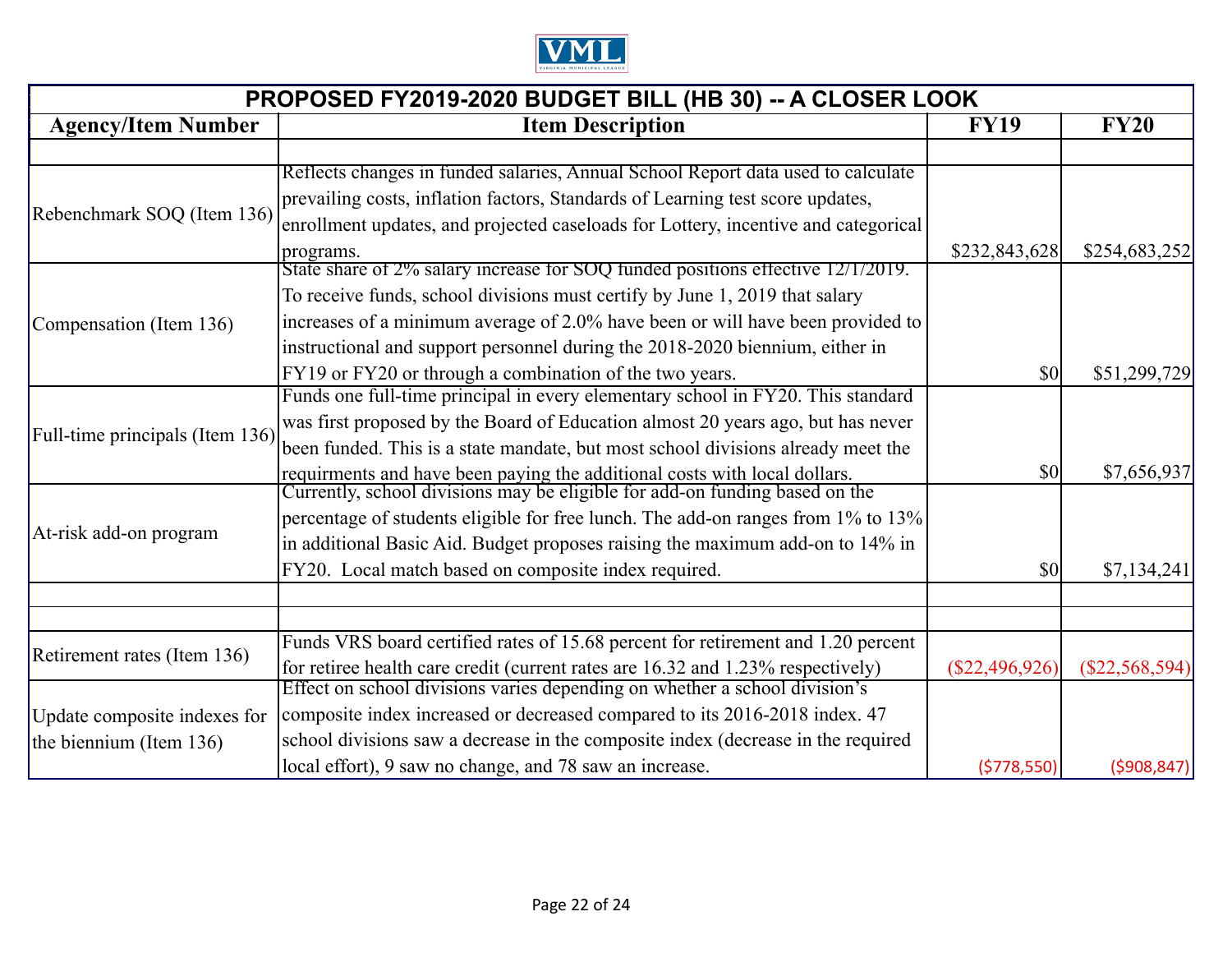

| PROPOSED FY2019-2020 BUDGET BILL (HB 30) -- A CLOSER LOOK |                                                                                                                                          |                  |                   |
|-----------------------------------------------------------|------------------------------------------------------------------------------------------------------------------------------------------|------------------|-------------------|
| <b>Agency/Item Number</b>                                 | <b>Item Description</b>                                                                                                                  | <b>FY19</b>      | <b>FY20</b>       |
|                                                           |                                                                                                                                          |                  |                   |
|                                                           | Increase projected for both years with state using funds to pay its share of costs of                                                    | (S40, 177, 397)  | $($ \$40,177,397) |
| Lottery funds (Item 136)                                  | several programs including Virginia Preschool Initiative, Early Reading                                                                  | GF:              | GF;               |
|                                                           | Intervention, K-3 Primary Class Size Reduction, and SOL Algebra Readiness.                                                               | \$40,177,397     | \$40,177,397      |
|                                                           | Lottery fund increases are offset by general fund decrease.<br>The funding level is expected to remain about the same, but the per pupil | <b>NGF</b>       | <b>NGF</b>        |
|                                                           |                                                                                                                                          |                  |                   |
| Supplemental Lottery Per                                  | allocation is projected to decline slightly to \$273.92/per pupil for FY19 and                                                           |                  |                   |
| Pupil Allocation (Item 136)                               | \$273.26 for FY20. (The current per pupil payment is \$274.12.) A local match is                                                         |                  |                   |
|                                                           | not requried. The funds can be spent on either recurring or nonrecurring                                                                 |                  |                   |
|                                                           | expenses.                                                                                                                                | (\$706)          | \$2,479           |
|                                                           |                                                                                                                                          | \$35,000,000     | \$45,000,000      |
| Literary Fund (Item 136)                                  | Replace a portion of Literary Fund contributions for payment of teacher                                                                  | GF:              | GF:               |
|                                                           | retirement with general fund dollars.                                                                                                    | $(\$35,000,000)$ | $(\$45,000,000)$  |
|                                                           |                                                                                                                                          | <b>NGF</b>       | <b>NGF</b>        |
| No loss funding (Item 136)                                | Ensures that no locality loses state funding in FY19 as compared to FY18.                                                                | \$11,501,710     | \$0               |
| Community eligibility                                     | Language amendment that says that the free lunch rate in schools/divisions that                                                          |                  |                   |
| program (Item 136)                                        | participate in the CEP program will be based on the free lunch rate prior to                                                             |                  |                   |
|                                                           | joining the CEP.                                                                                                                         | Language         | Language          |
|                                                           | Includes savings based on projected non-participation in the Virginia Preschool                                                          |                  |                   |
| $VPI$ (Item 136)                                          | Initiative. Language amendments allows allocation of additional VPI slots to                                                             |                  |                   |
|                                                           | school divisions that have used 100 percent of their calculated slots the previous                                                       |                  |                   |
|                                                           | year and have a waiting list of unserved children.<br>Language amendment changing eligibility for funding. Schools that rank in          | $-23,951,337$    | $-23,955,047$     |
|                                                           |                                                                                                                                          |                  |                   |
|                                                           | lowest of state SOL reading assessments will be given priority in funding.                                                               |                  |                   |
| <b>Early Reading Specialists</b>                          | Schools receiving funding in FY18 are not automatically eligible for funding in                                                          |                  |                   |
|                                                           | the next biennium. Currently schools that have a school-wide pass rate of less                                                           |                  |                   |
|                                                           | than $75\%$ on reading assessments are eligible. State funding $(\$1.6$ million/year)                                                    |                  |                   |
|                                                           | is not changed.                                                                                                                          | Language         | Language          |